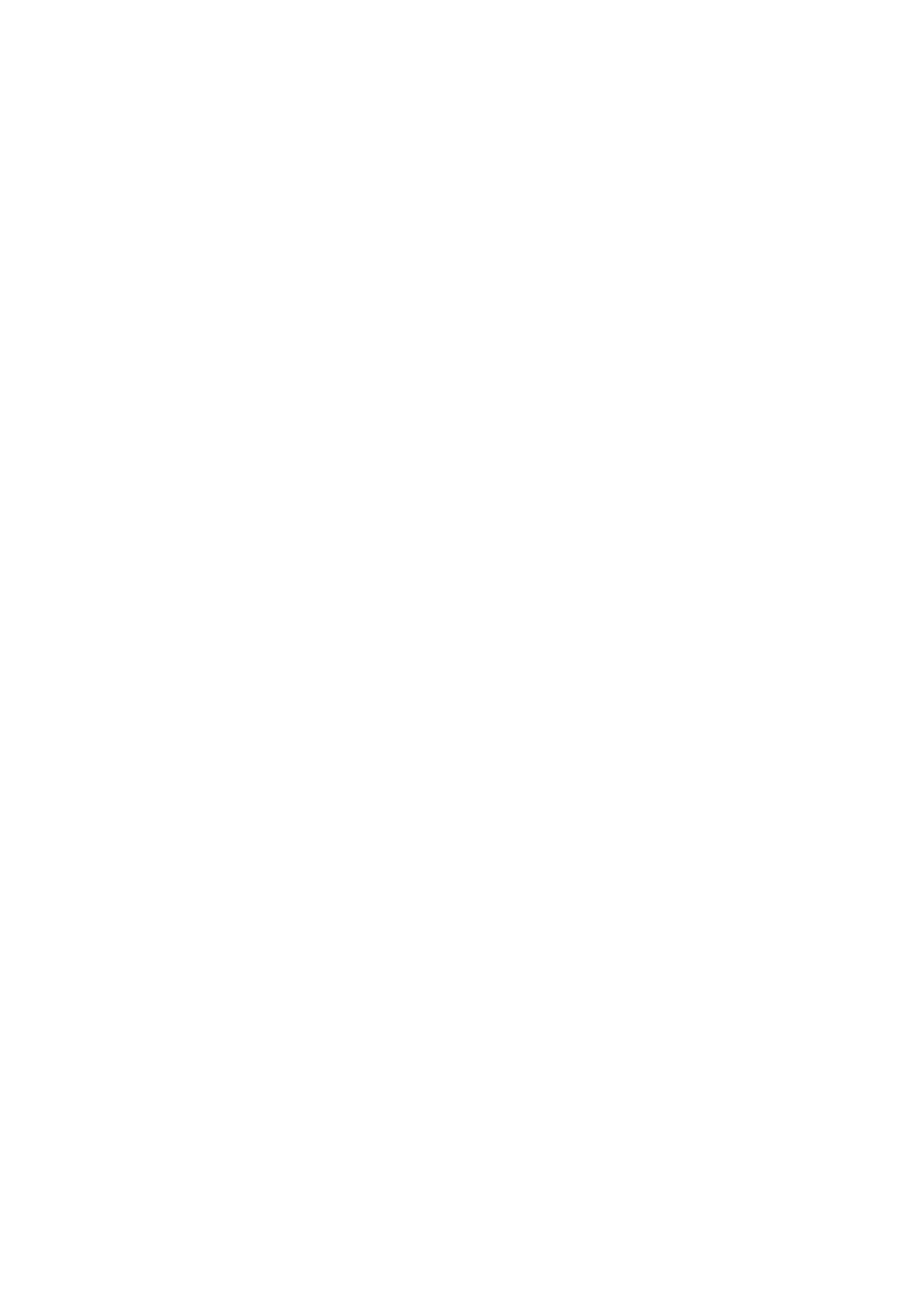# Full Instrument Index

|                                                                  | 11 |  |
|------------------------------------------------------------------|----|--|
|                                                                  | 12 |  |
| 14                                                               |    |  |
|                                                                  | 15 |  |
| 16                                                               |    |  |
|                                                                  | 17 |  |
|                                                                  | 18 |  |
| <b>Custom Manufacture Service</b>                                |    |  |
| 19                                                               |    |  |
|                                                                  | 20 |  |
| JCI 234 Base Station (for JCI 131 Adverse Conditions Fieldmeter) | 21 |  |
|                                                                  | 22 |  |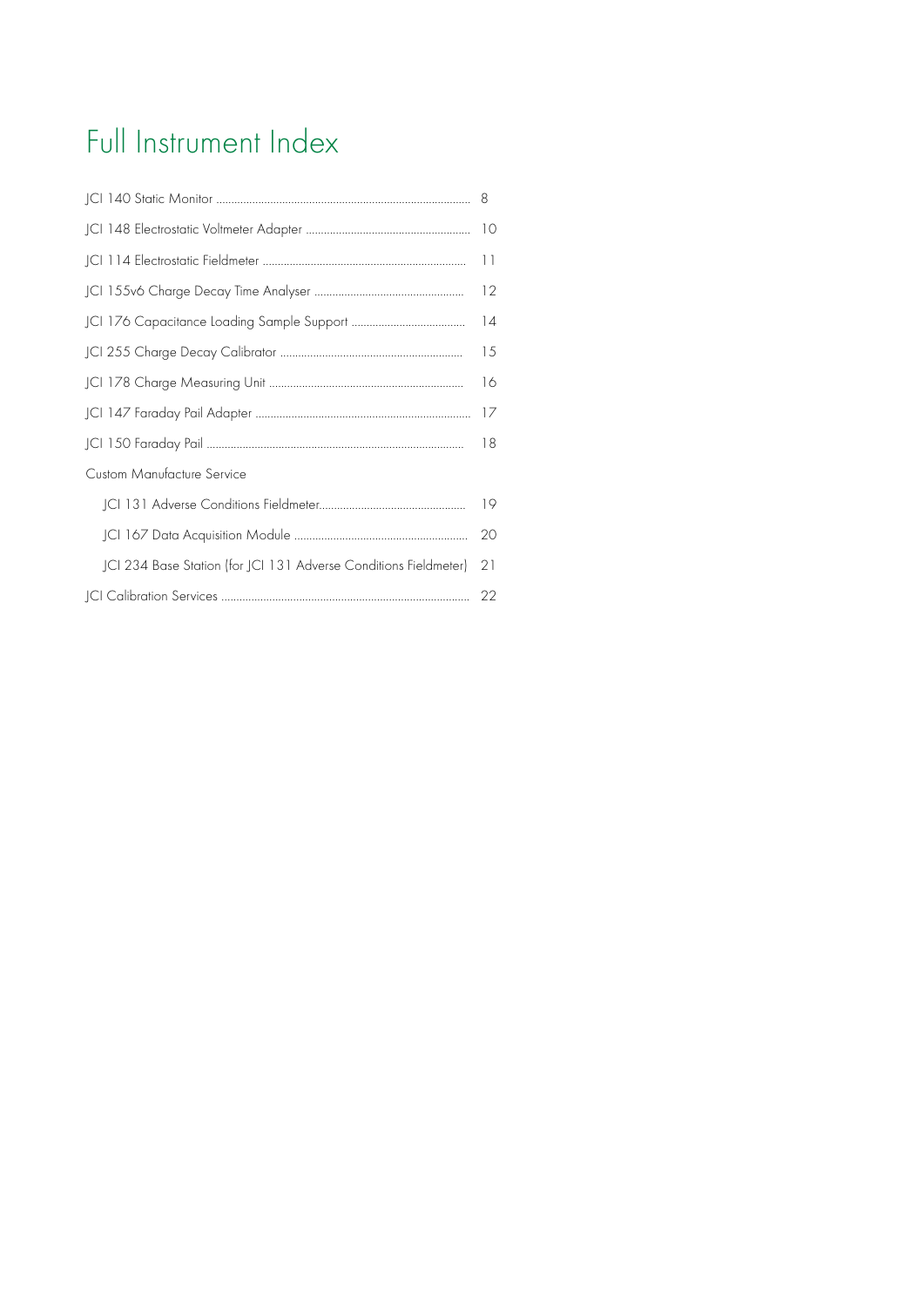# Process Safety Instruments and Electrostatic Instrumentation

As process industries strive to meet and even exceed safety standards, companies need solutions that help them achieve their goals. Portable, hand-held and laboratory instruments provide a degree of self-sufficiency by allowing companies to collect some types of relevant safety data on their own.

Over our 30 years in the industrial safety business we have built an impeccable reputation in process safety and electrostatic testing, backed by global laboratories and well proven equipment. We bring this experience and expertise to the design and manufacture of superior instruments that complement our consulting and training services and empower our clients. Moreover, many of our electrostatic range of instruments are used for research and development of new and existing manufactured products and also for quality benchmarking.

The process safety and electrostatic instruments that we provide to customers are the same ones we use in our own laboratories, thus ensuring full functionality and reliability. We also appreciate that sometimes standard spec equipment isn't enough. Whether you need an alteration on a piece of equipment we already manufacture, or something completely customised, our experienced engineers are always happy to find a solution that meets your needs.

#### Process Safety Instruments

We know you rely on the very best instrumentation from BAM Fallhammers to Carius tubes, MIE apparatus to resistivity equipment, all backed by our practical, technical support and the highest standards of quality, dependability and accuracy. We are always available to discuss your requirements and ensure your needs are not only exceeded but are fully supported for the long run.

#### JCI Electrostatic Instrumentation

As market leaders in the development and manufacture of quality, state-of-the-art electrostatic instruments and accessories calibrated to national standards, we consult, manufacture and train widely in the fields of electrostatic measurement and process safety globally. Our expert electrostatic technicians develop and build a wide range of instruments, and with expert advice from our consultant engineers, we provide a single source for tailored solutions in the field of electrostatics.



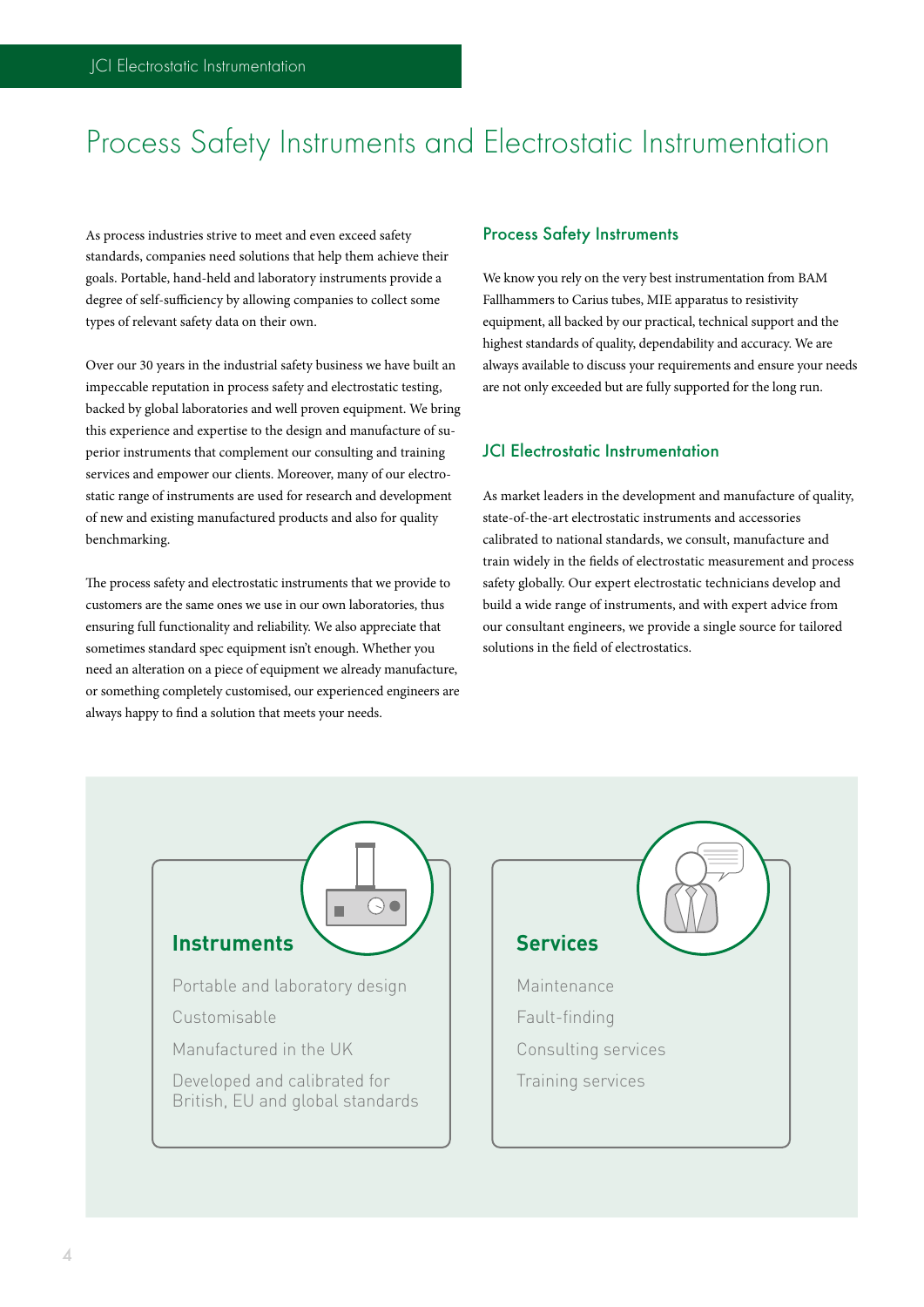

Our expert electrostatic technicians develop and build a wide range of instruments

# The Experts in Laboratory Instrumentation

DEKRA JCI Electrostatic Instrumentation are market leaders in the development and manufacture of quality, state-of-the-art electrostatic instruments and accessories calibrated to national standards. As part of DEKRA, one of the world's largest safety organisations, we consult, test, manufacture and train widely in the fields of electrostatic measurement and process safety globally.

Our GLP compliant Electrostatic testing and Industrial Explosion Hazards laboratories undertake material property determinations which, in conjunction with expert advice from our Consultant Engineers, provides a single source for tailored solutions in the field of electrostatics.

## We provide:

- > A comprehensive range of quality hand-held, portable and laboratory instruments
- > UK based manufacture, service and instrument calibration
- > Comprehensive after sales support from UK based technicians.
- > In-company GLP-compliant testing and expert process safety consultancy
- > On-site, open-access and bespoke process safety training, from our consultancy team.
- > Routine maintenance and fault finding.

#### We serve clients in numerous sectors, including:

- > Aerospace
- > Pharmaceutical
- > Meteorological
- > Manufacturing
- > Automotive
- > Universities/Research Institutes
- > Quality Assurance
- > Defence
- > Textiles
- > Coatings
- > Films
- > Chemicals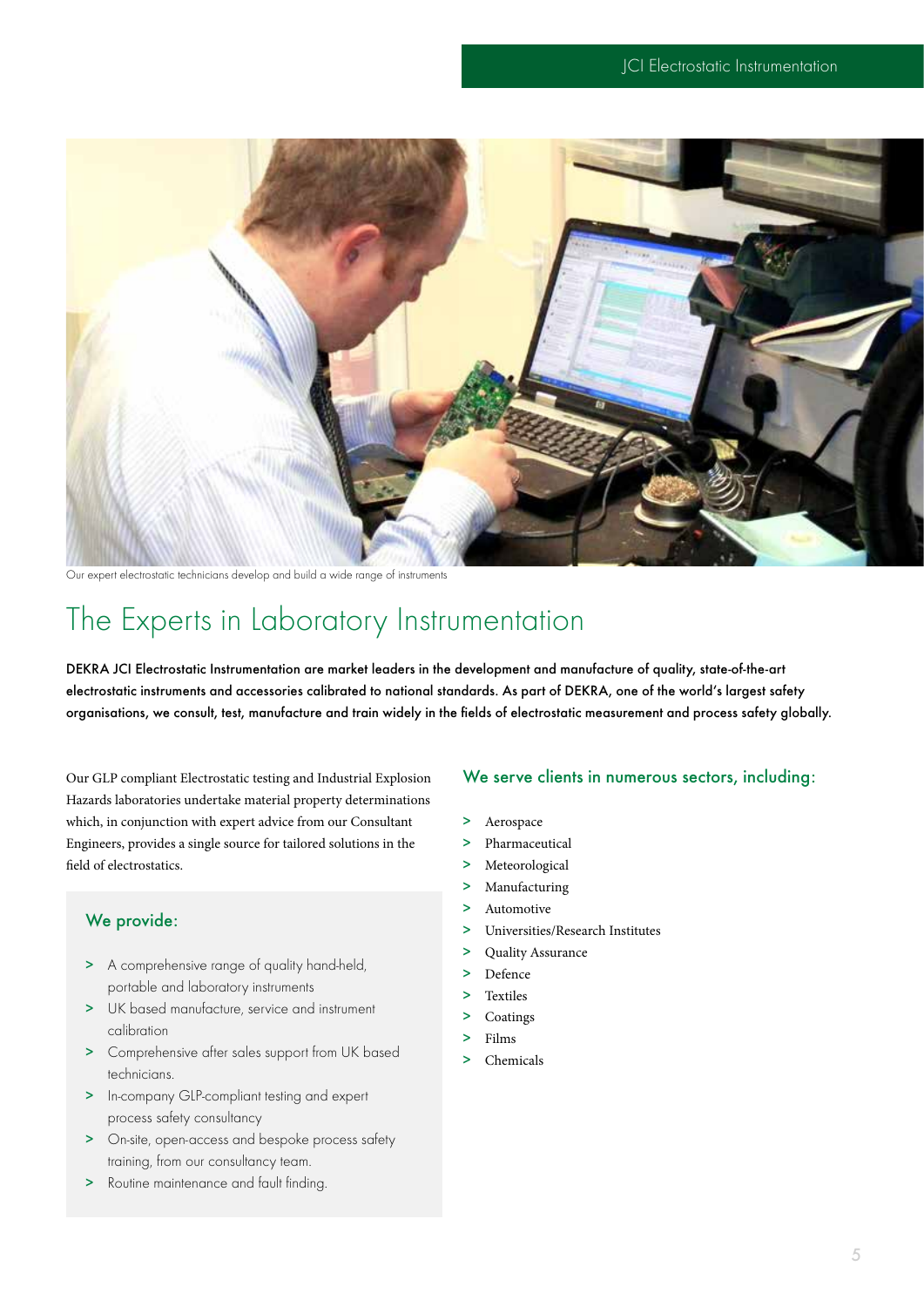# Static: Why worry?

Why should you worry about static? It is perhaps easier to classify the importance of static under three headings: hazards, problems and applications. Understanding what this means for you and your business can help to influence the tools you need to measure static reliably, and how you can potentially solve your issues.

#### Typical Hazards

The most common and important hazard due to unwanted static electricity in industrial situations, is that arising from the possible ignition of **flammable materials** by electrostatic discharges. Under European and national legislation, such hazards must be addressed at the design stage (alongside other possible ignition sources). The effectiveness of any preventive, and/or protective measures, must be verified at the time of commissioning and then periodically reviewed throughout the life of the process and/or plant. To give an idea of the types of situations where electrostatic hazards can arise, a few examples are given below though clearly, of necessity, this can only touch the surface.

An operator was manually adding water to toluene already in a vessel, using a hose through an open manway.

The exceptionally high charge generated by stirring a dispersion of water in toluene resulted in a discharge across the liquid surface, and ignition of the toluene vapour in the head space.

Addition of powder from a plastic sack through the manway in vessels containing flammable solvents, has been the source of many ignition incidents and continues to be a common hazard. Pouring

the powder from the sack leads to charging of the plastic, resulting in a brush discharge to the vessel – just where flammable solvent vapour is emerging from the open manway.

Without formal checks, sections of metal pipework can be isolated by the insertion of flexible hose sections or some types of sectionto-section 22 seals. This is a common hazard that also applies to metal nozzles and lances on the end of flexible hoses. The isolated conducting pipe can become charged, leading to a spark discharge to an adjacent section or to other items of plant. Such discharges could well be incendive to any flammable atmosphere that might be present.

An operator put his hand into a lined container collecting tablets from a tablet compressor. He received such a powerful shock that he was unable to use his arm for much of the rest of the day. The tablets were charged, and collecting them in the container meant charge transferred to the inside of what turned out to be an insulating liner. With the earthed conducting container, this was exactly the configuration for a propagating brush discharge - the most powerful type of electrostatic discharge commonly encountered - and known to be capable of direct injury to personnel.





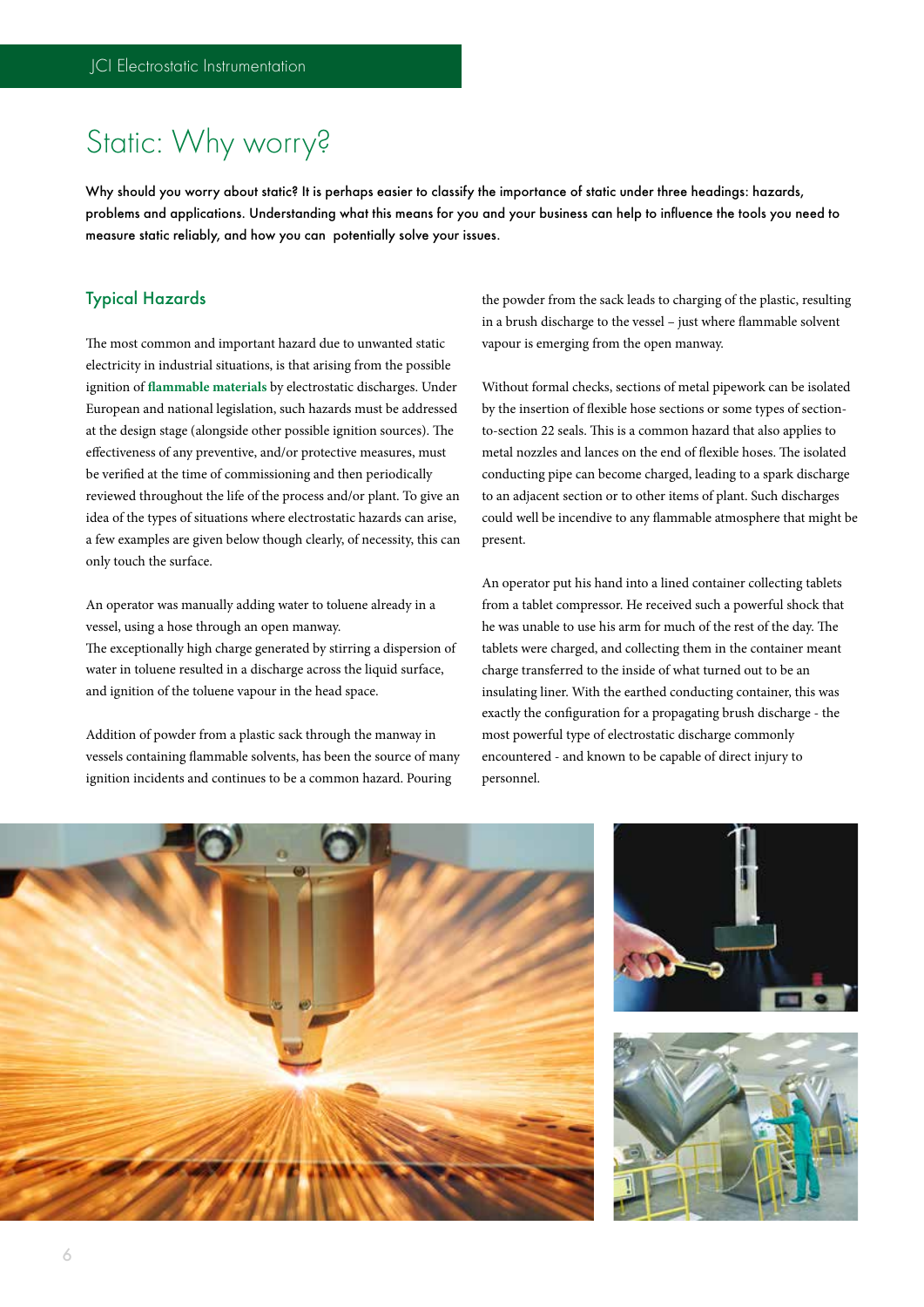## Typical Problems

There are so many problems arising from unwanted static electricity that it would be quite impossible to list them all. However, certain types of problem arise repeatedly in many different guises.

1. Electrostatic Discharge

Electrostatic discharges can result in annoying shocks to personnel, damage to sensitive electronic components, and spurious alarms, to name but a few.

2. Sticking

Many materials stick where they are not wanted as a result of static electricity. Powders stick in areas where seals are to be made, preventing effective sealing. Dust sticks to intermediate and finished products affecting quality and appearance. Small items, such as tablets and capsules, sometimes lift from conveyors and/or stick to machinery, disrupting production. Powders can stick inside containers making them difficult to get out. Textiles can also stick to machinery, and clothing clinging to the wearer is a common problem.

3. Unwanted Trajectory

Materials in flight are sometimes attracted towards a surface such that they do not go where they should. Liquid and powder streams may not cleanly enter bottles and other containers, hitting the neck and running down the outside instead. In printing and coating inks can sometimes be drawn to areas other than those intended, leading to a reduction in print and coating quality. Plastic sheets that should stack simply slide off one another.

## Typical Applications

Static electricity is used in an ever widening range of applications. This started nearly 100 years ago during development of electrostatic precipitators, now widely used to control particulates in flue gas from industrial furnaces and boilers, whilst the basic concepts of the ubiquitous photocopier and ink jet printer are entirely reliant on harnessing electrostatic effects. There are many other applications of static electricity, both fully developed & still in research and development.

Static electricity can be used to temporarily hold items together (pinning), separate different materials from one another, or even separate coarse particles from fine particles of the same material.

Electrostatic forces on liquids can be harnessed to produce sprays of exceptionally narrow and controllable drop size spectrum, which have been used for high quality thin coatings, spray drying of fine powders (powder sprayed direct from solution can have particles sizes down to single microns or smaller), and even microencapsulation. Rotating electric fields can be used to selectively rotate some types of particle suspended in liquids (such as single cell organisms), opening the way to discrimination not obtainable in other ways. Static electricity can be used to apply surface finishes, such as liquid paints and dry powders (powder coating). DEKRA Process Safety's consultants have actively worked in all of the areas referred to above, but two applications are picked out below to give a little more detail.

A client needed to produce a very diffuse but very uniform powder deposition under full electronic control. A development programme, run entirely at DEKRA Process Safety, proved the concept first at bench scale and then pilot scale. A full scale prototype unit for installation on the client's production line has now been designed, built and installed for trials purposes.

Another client needed to demonstrate that a packaging material he wanted to use could be successfully separated from waste for recycling. Conventional separation techniques had failed to achieve the desired separation and electrostatics seemed a promising approach. Initial feasibility trials confirmed this, leading to a full development project at DEKRA Process Safety. The project reached a successful conclusion when a pilot scale unit was successfully designed and demonstrated. Using two electrostatic separation methods in series, this was able to automatically extract the client's material from real mixed plastic waste (from a recycling centre) to a purity of better than 99%.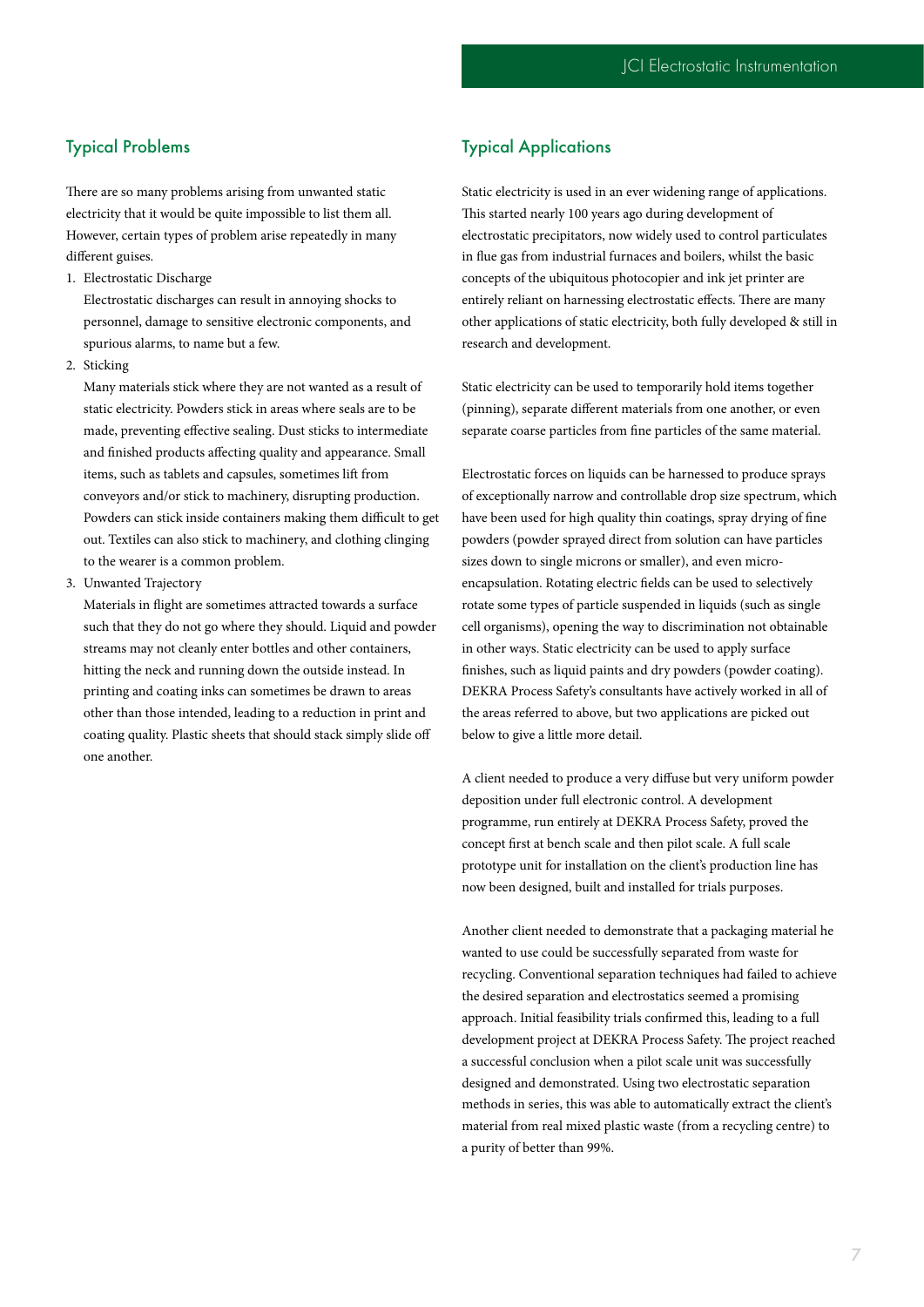# JCI 140 Static Monitor Including the JCI 140F, JCI 140X and JCI 140XF

The JCI 140 is a compact instrument for easy detection and measurement of static electricity and for assessment of risks in practical situations.

#### General Description

The **JCI 140 Static Monitor** is a compact, easy to use instrument for direct non-contact measurement of surface voltage. It is available in 3 options: F – Fast Response, X – Extended Range & XF - Fast Response Extended Range. From a distance of 100 mm the 3½ digit liquid crystal display indicates surface voltage to a resolution of 1 Volt (standard version) on the most sensitive range. This makes it particularly easy to find even low levels of static charge and to make measurements with confidence.

As a field mill instrument there is no need to switch-on in a static free environment, no need for measurements to be made within a limited time and no need to worry about the influence of air ionisation – which are all concerns with simple 'induction probe' type instruments. The novel mode of operation of the JCI 140, with no earthing of the rotor (the instrument must still be earthed), provides quiet, stable operation with long operational life.

The JCI 148 and JCI 146 are compatible modular voltmeter adapters for use with the JCI 140. Both instruments enable direct measurement of voltages on live conductors using a probe. The JCI 140, when used with the JCI 148, can measure voltages up to 20kV dc and the JCI 146 can measure voltages up to 60kV dc. The very high input resistance of these systems eliminates the loading effects suffered by many high voltage voltmeters and high voltage adapters for multimeters. The JCI 147 is a compatible modular Faraday Pail adaptor for use with the JCI 140. It allows direct measurement of charge (in nano Coulombs) on items placed in the Faraday Pail up to 20nC.

### Benefits:

- > Indicates surface voltage
- > Extended range version available for higher voltages
- > Fast version available for AC fields (-3dB at 400Hz)
- > Field mill technology avoids the zeroing required for Induction Probe Type Monitors
- > Full scale of 19.99kV (standard version) with 1V resolution on the most sensitive range.

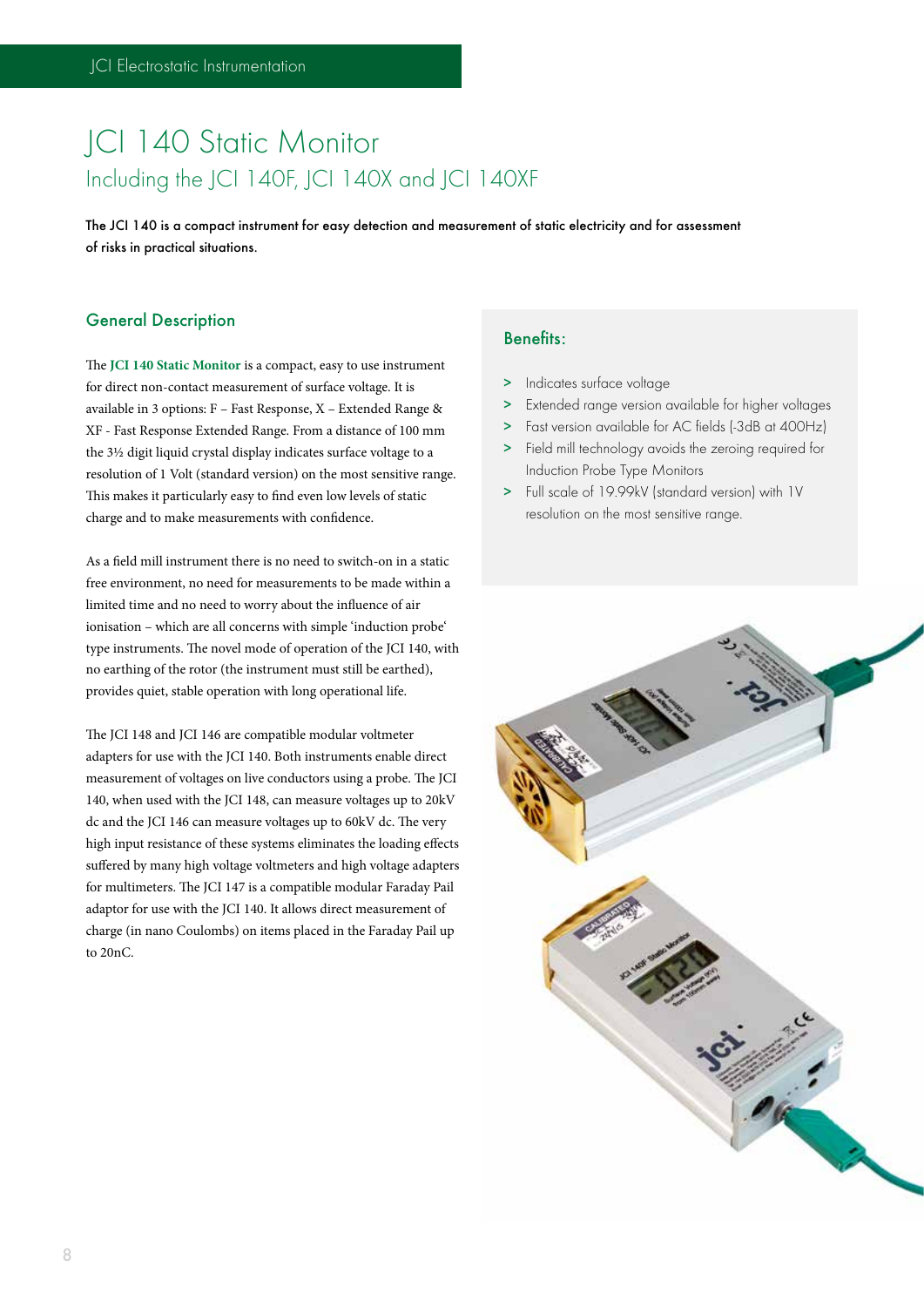| Specification   |                                                                                                                                                                                                               |
|-----------------|---------------------------------------------------------------------------------------------------------------------------------------------------------------------------------------------------------------|
| Ranges:         | 2kV & 20kV full scale<br>1V and 10V resolution at 100m (JCI 140 / JCI140F only)<br>*JCI 140/F versions only (20kV & up to 50kV for JCI 140X / XF,<br>with precautions as per the manufacturer's instructions) |
| Response:       | -3dB at $\degree$ 120Hz ( $\pm$ 2.5% Hz) for standard JCI 140/X<br>-3dB at ~400Hz (±2.5% Hz) for JCI140F/XF                                                                                                   |
| Zero Stability: | Within ±10V on 2kV range (JCI 140 / JCI140F only)                                                                                                                                                             |
| Accuracy:       | Within ±2% FSD                                                                                                                                                                                                |
| Linearity:      | Within ±1% FSD                                                                                                                                                                                                |
| Display:        | 31/2 digit LCD indicating surface voltage in kilovolts at 100mm with polarity and 'LO<br><b>BATT'Audio indication</b>                                                                                         |
| Audio alarm:    | Pulsing audio output when reading above user set alarm level                                                                                                                                                  |
| Signal outputs: | Via 8 pin miniature DIN socket                                                                                                                                                                                |
| Power Supply:   | PP3 Battery or JCI142 external mains adapter                                                                                                                                                                  |
| Dimensions:     | 34x66x150mm overall. Weight: 320g.                                                                                                                                                                            |



JCI 140 on the JCI 125 Zero Check Chamber



## Optional Extra Accessories & Services

- > JCI 143 Analogue Output Cable
- > JCI 142 External Mains Adapter
- > JCI 169 Permanent Mounting Feet
- > Digital USB Oscilloscope & Data Logger
- > Basic and enhanced calibration available to BS7506: Part 2:1996
- > E-field cross calibration also available
- > JCI 125 Zero Check Chamber

## Compatible Modular Instruments

- > JCI 148 Electrostatic Voltmeter Adapter
- > JCI 147 Faraday Pail Adapter

JCI 140 with the JCI 169 Feet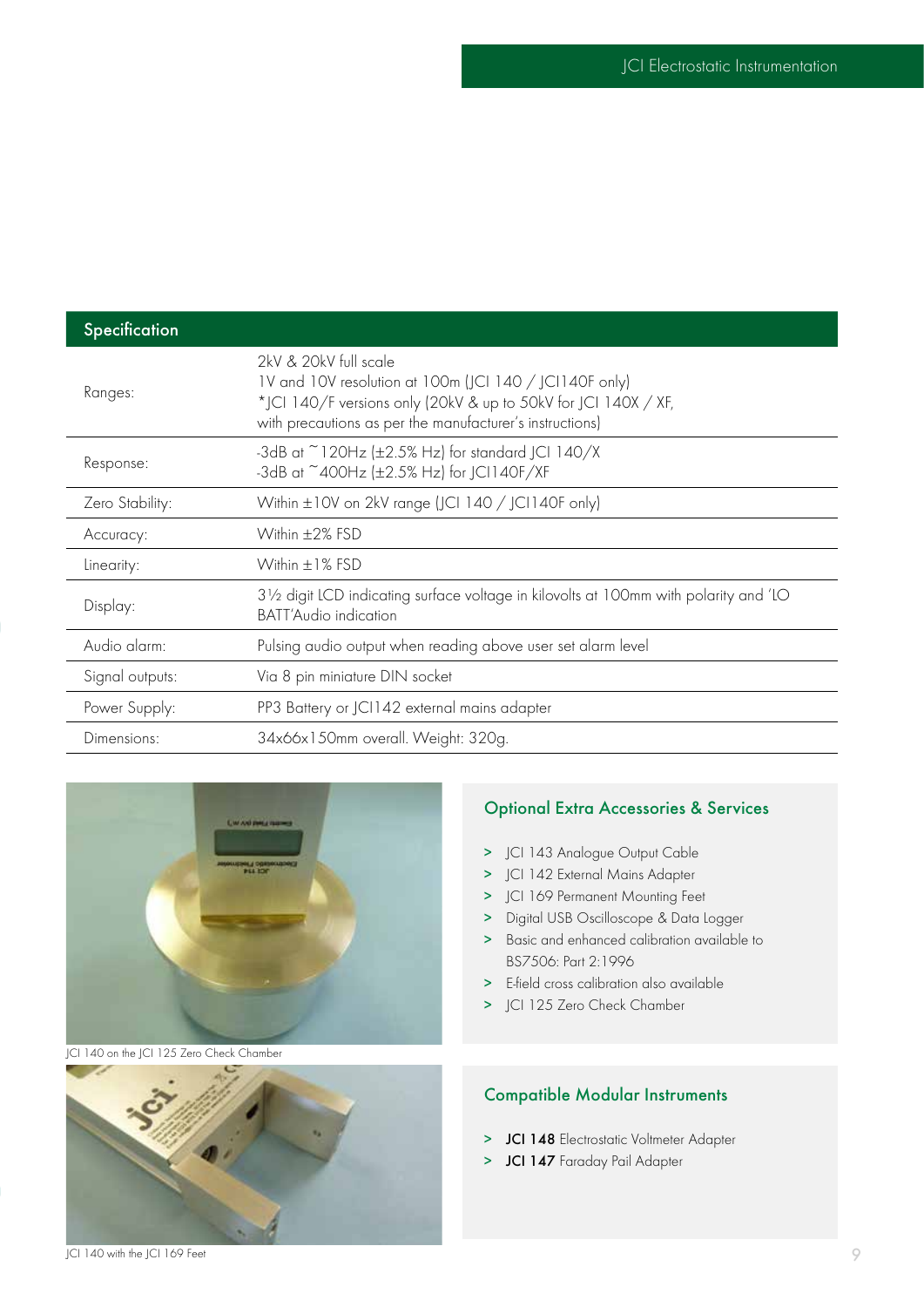# JCI 148 Electrostatic Voltmeter Adapter - Compatible with JCI 140 Static Monitor

The JCI 148 can be used for accurate measurement of DC voltages with negligible current drain.

## General Description

The **JCI 148 Electrostatic Voltmeter** comprises a shielding enclosure in which an electrode, connected to the input, is supported by high quality insulation in a well-defined and stable geometric arrangement relative to the sensing aperture of a JCI 140 Static Monitor. The geometry is such that the numbers shown on the display correspond directly to the applied voltage input in kV.

The attraction of an electrostatic voltmeter based on the JCI 140 Static Monitor is the near zero current drain (limited only by insulation leakage not less than  $10^{14}$  Ohms at up to 20kV), the high sensitivity (1V resolution in 2kV range), the low internal capacitance (about 7pF), high input time constant and the linearity of response. The JCI 148 is not suitable for use with the JCI 140X/ XF versions of the JCI 140

| Specification            |                                                              |
|--------------------------|--------------------------------------------------------------|
| Ranges:                  | 2kV & 20kV full scale. 1V and 10V resolution                 |
| Accuracy & linearity:    | Within ±2% FSD on JCI 140 display and analogue output signal |
| High voltage connection: | Special JCI HV protective connector                          |
| Maximum input voltage:   | $+20kV$                                                      |

#### Benefits:

- > Indicates surface voltage (on JCI 140 LCD)
- > Resolution to 1V & full scale 20kV (standard version, used as per manufacturer's instructions)
- > Allows monitoring of a specific location
- > Very high input impedance not less than 10<sup>14</sup> ohms.

## Accessories & Services

> Basic and enhanced calibration available to BS7506: Part 2:1996

#### Required Instrument

> JCI 140 Static Monitor

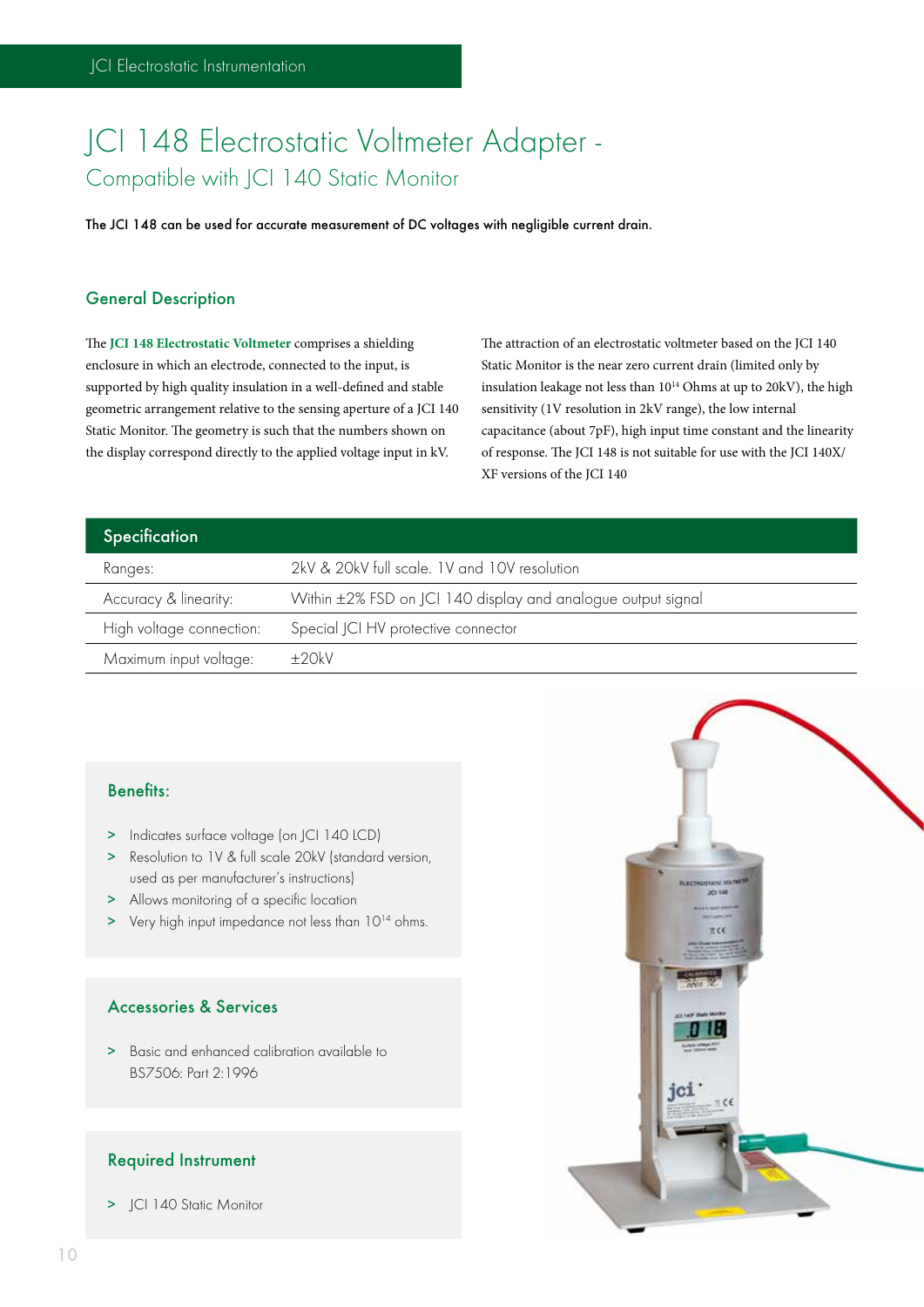# JCI 114 Electrostatic Fieldmeter

The JCI 114 is a compact instrument for easy, sensitive and reliable measurement and monitoring of electrostatic fields.

#### General Description

The **JCI 114** is a compact sensitive instrument for the measurement of electric fields. Sharing the same field mill technology as the JCI 140, there is no need to switch-on in a static free environment, no need for measurements to be made within a limited time and no need to worry about the influence of air ionisation.

| <b>Specification</b> |                                                                                                                                   |
|----------------------|-----------------------------------------------------------------------------------------------------------------------------------|
| Sensitivity:         | 20kV/m & 200kV/m full scale                                                                                                       |
| Response:            | -3dB at $\degree$ 115Hz $\pm$ 5% for JCI 114                                                                                      |
| Noise:               | Within 0.06kV/m on 20kV/m range<br>(within 6mV pk-pk on analogue<br>output)                                                       |
| Zero Stability:      | Within ±0.05kV/m on 20kV/m<br>range                                                                                               |
| Accuracy:            | Within ±2% FSD                                                                                                                    |
| Display:             | 31/2 digit liquid crystal display of<br>electric field in kV/m at sensing ap-<br>erture with polarity and 'LO BATT'<br>indication |
| Power supply:        | PP3 replaceable battery / JCI 142<br>External Mains Adapter                                                                       |
| Dimensions:          | 34x66x150mm overall.<br>Weight: 320g.                                                                                             |

The electrostatic field sensitivity at the sensing aperture can be switched between 20kV/m and 200kV/m full scale. Measurements are shown on a 3½ digit LCD with decimal point and low battery indication. An audible alarm gives warning of any electric fields above a user set threshold level.

## Benefits:

- > LCD displays the electrostatic field at the sensing aperture
- > Resolution to 10V/m (20kV/m range)
- > Ranges to 200kV/m
- > Analogue output for data capture
- > Suitable for measuring 50-60Hz AC fields & DC fields.

## Optional Extra

- > JCI 143 Analogue Output Cable
- > JCI 142 External Mains Adapter
- > JCI 169 Permanent Mounting Feet
- > Digital USB Oscilloscope & Data Logger
- > Basic & enhanced calibrations available in general accordance with BS7506: Part 2:1996
- > JCI 125 Zero Check Chamber



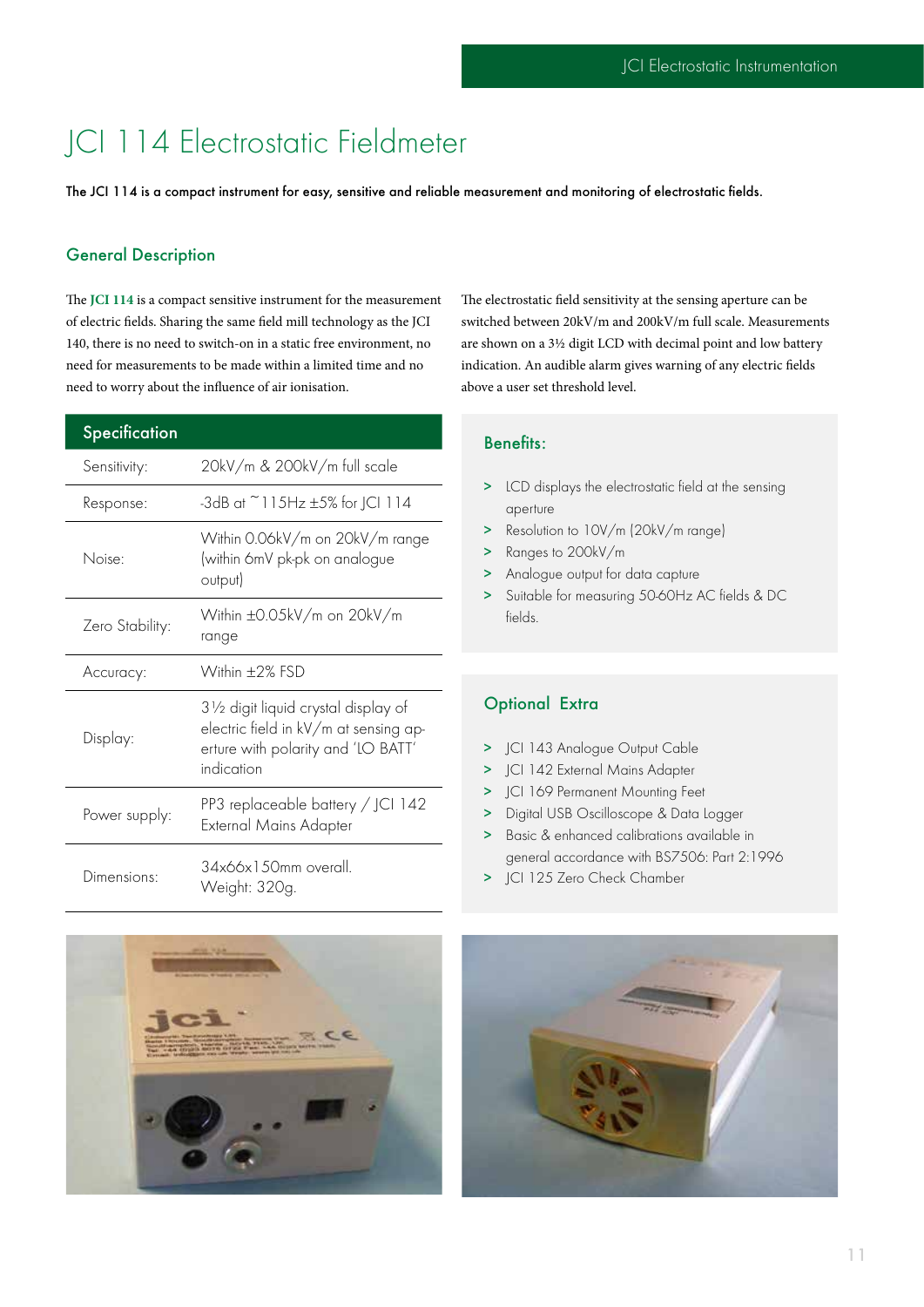# JCI 155v6 Charge Decay Time Analyser

The JCI 155v6 is a benchtop instrument for the measurement of a material's ability to dissipate static electricity, and in conjunction with the JCI 176, to assess whether significant voltages will arise from practical amounts of charge transferred to the surface.

### General Description

The **JCI 155v6** is a laboratory instrument for easy, direct measurement of a material's ability to dissipate static electricity and, when used with the JCI 176, to assess whether significant voltages will arise from practical amounts of charge transferred to the surface. The version 6 is the latest in our highly successful and unique range of Charge Decay Time Analysers. A high voltage corona discharge deposits a patch of charge on the surface of the subject material and a fast response electrostatic fieldmeter measures the voltage generated by this charge. It also measures how quickly this voltage falls as the charge migrates away. Corona charging is a simple way to simulate practical charging events,

allowing control of initial surface voltage and charge polarity. It is applicable to all types of surfaces - whether uniform or with localised conducting features and provides consistent, reproducible results that are not affected by corona exposure.

An intuitive, user friendly display now includes a large LCD screen for both textual and graphical presentation of results using just 5 menu driven active operator keys.

Full versatility in setting configuration and test parameters is provided by the instrument firmware and display and the analyser may be used independently or connected via USB link to a PC running our proprietary associated JCI Graph software.

### Benefits:

- > User friendly interface with simple setup of run parameters & settings
- > On instrument graphical LCD display with dimmable back light
- > Calculation and display of capacitance loading (in conjunction with ICI 176)
- > Portable, can be used with or without a PC
- > Download test data to JCI Graph software for further analysis.

#### Optional Extra Accessories & Services

- > ICI Graph Software
- > JCI 170 & JCI 172 Sample Support
- > JCI 166 Sample Support
- > JCI 176 Sample Support
- JCI 255 Calibration Unit
- > JCI 173 Powder/Liquid Support Insert
- > Calibration





JCI 155v6 on JCI 176 Sample Support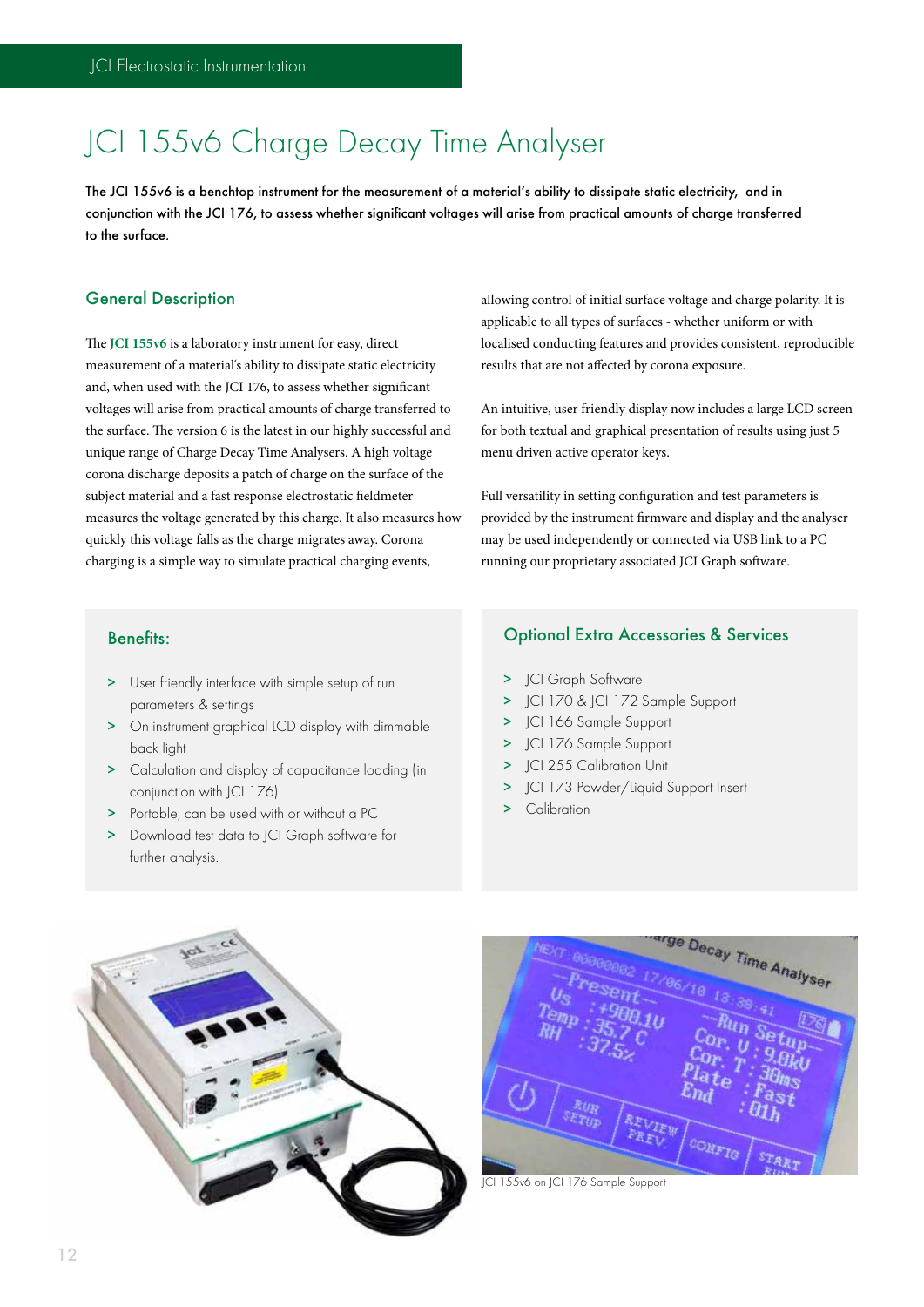| <b>Specification</b> |                                                                                                                                                                                                                                                                                                                                                                                                                                                                                                                                                                                                           |
|----------------------|-----------------------------------------------------------------------------------------------------------------------------------------------------------------------------------------------------------------------------------------------------------------------------------------------------------------------------------------------------------------------------------------------------------------------------------------------------------------------------------------------------------------------------------------------------------------------------------------------------------|
| Display:             | Large Interactive LCD Display (112x60mm)                                                                                                                                                                                                                                                                                                                                                                                                                                                                                                                                                                  |
| Test area:           | 45x54mm aperture in instrument baseplate                                                                                                                                                                                                                                                                                                                                                                                                                                                                                                                                                                  |
| Sample:              | The unit may be placed directly on a surface or area of sample material<br>><br>> Where the optional sample support unit is purchased this provides a simple support for open<br>and earthed backing tests of films & textiles<br>> JCI 176 Charge Measuring Sample Support provides open and earthed backing support for<br>film & layer samples up to 5mm thick with measurement of the corona charge received by the<br>sample (earthed and unearthed backing tests are also possible in the JCI 176 when testing<br>films)<br>Powders and liquids may be studied using a JCI 173 in the JCI 176.<br>> |

Using a JCI 155v6 with a JCI 176 Charge Measuring Sample support allows measurement of the corona charge received by the sample and calculation of the 'Capacitance Loading' experienced by charge on the surface. A high Capacitance Loading can mean relatively low surface voltages for a given amount of charge, which will often be indicative of a less problematic material.

Powder samples are presented using the JCI 170 Powder Sample Support with the JCI 155v6 supported by a JCI 172 Support Plate. The JCI 170 can be easily put in place and removed so that the base plate of the JCI 155v6 stands off a few millimetres to reduce risk of powder dispersal to the air by action of the air dam.





JCI 176 Sample Support **JCI 170 & JCI 172 Sample Support**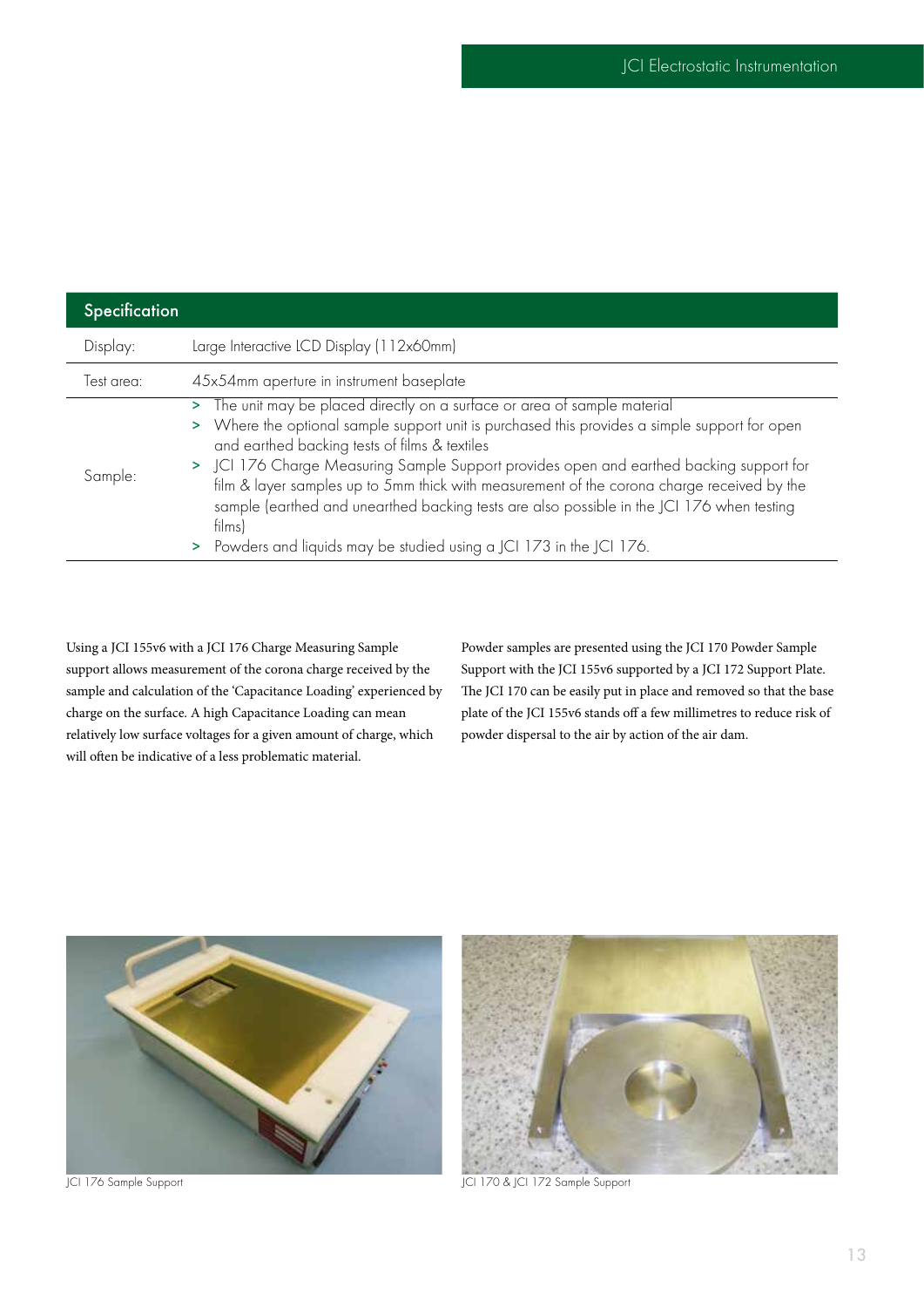# JCI 176 Capacitance Loading Sample Support - Compatible with the JCI 155v6 Charge Decay Time Analyser

Sample support providing direct measurement of the quantity of charge transferred with corona charge deposition, allowing the JCI 155v6 to calculate and display capacitance loading.

#### General Description

The **JCI 176 Capacitance Measuring Sample Support** provides opportunity to measure how much corona charge is received by the sample during corona charge decay testing with JCI 155v6 Charge Decay Test Unit.

Such measurements enable calculation of the 'capacitance loading' experienced by charge on materials. This is relevant to assessment

of the suitability of materials in terms of the surface voltages likely to arise and for how long.

Further to this the JCI 173 powder support is also available as a cost-effective adapter for the JCI 176 facilitating studies of powders or liquids using the JCI 155v6 instrument. Power Supply: By direct cable connection to JCI 155v6

#### Benefits:

- > Enables effective Capacitance Loading measurements to be made
- > An optimal support and presentation of fabric and film samples
- > Enables open and closed back measurements
- > Can be used for powder & liquid studies using the JCI 173 Insert.

## Optional Accessory

> JCI 173 Powder/Liquid Support Insert



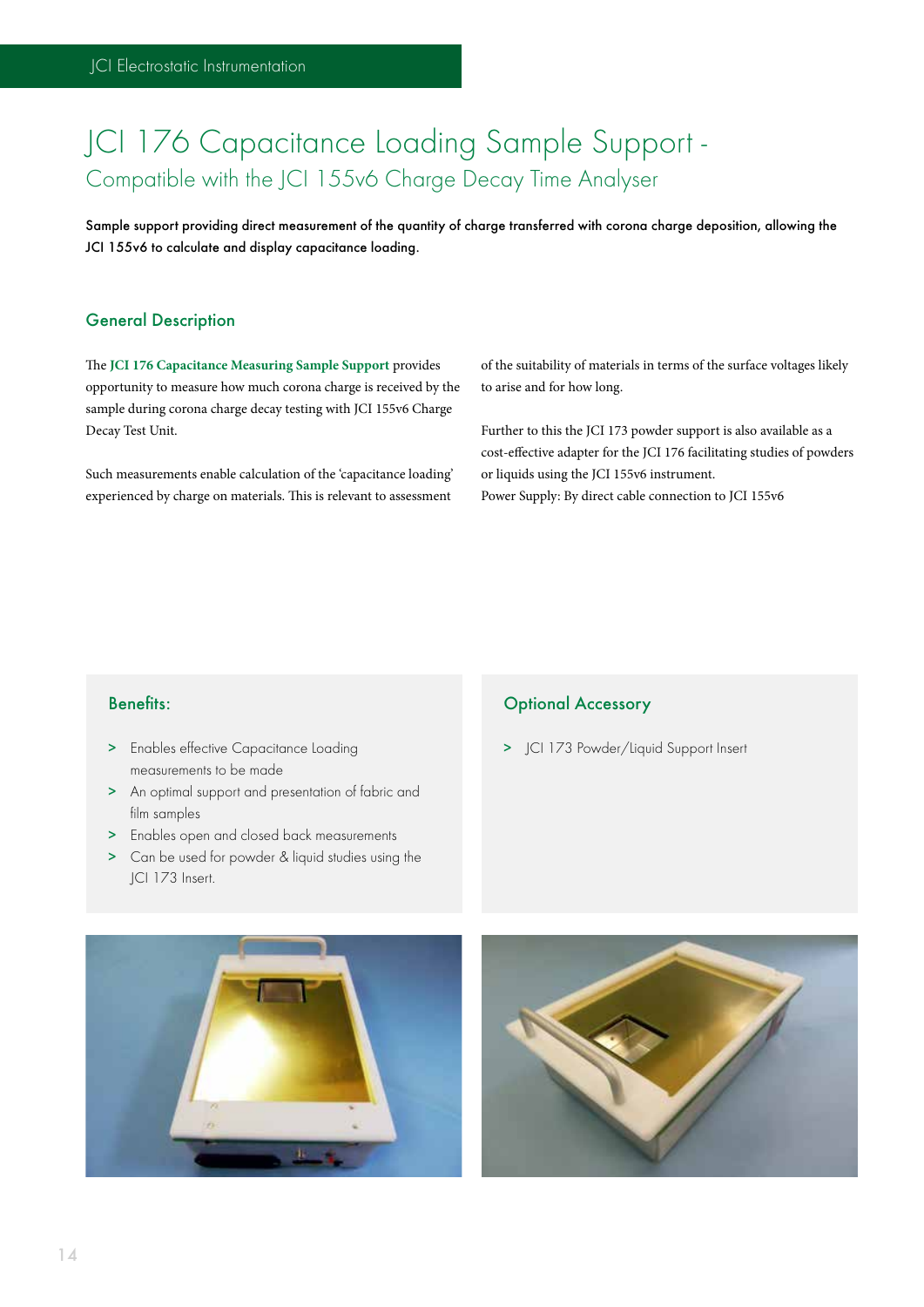## JCI 255 Charge Decay Calibrator - Compatible with the JCI 155 Charge Decay Time Analyser

For checking performance and for formal calibration of JCI 155v6 and JCI 155v5.

#### General Description

DEKRA Process Safety recommends that the **JCI 155v6 Charge Decay Analyser** (and earlier JCI155 models) be formally calibrated typically every 12 months to confirm their sensitivity for surface voltage measurement and decay time measurement performance. However for many in-house quality procedures, calibration is required much more frequently.

The JCI 255 Calibrator Unit conveniently enables the required level of calibration following the general principles set out in BS7506: Part 2: 1996. Minimal down-time is required and your JCI 155v6 need not leave your site.

The JCI 255 Calibrator Unit is calibrated before dispatch and supplied with formal in-situ calibration of the resistors and capacitors inside the unit. The calibration unit itself should be formally recalibrated at 12 month intervals so the values of resistors and capacitors provide measurements of decay times that are traceable to National Standards.

- > Capacitance Nominal Values (nF): 1, 10, 100, 1000
- $\geq$  Resistor Nominal Values (MΩ): 10, 100, 1000
- > Decay Time Nominal Values (s): 0.01, 0.1, 1, 10, 100, 1000

#### Benefits:

- > Enables regular calibration and health checking of JCI 155 instruments
- > Reduces external calibration costs
- > Easy to use and maintain simply keep it clean
- > The JCI 255 only requires annual calibration.

#### Accessories & Services

- > JCI 170 & JCI 172 Sample Support
- > JCI 173 Powder/Liquid Support Insert



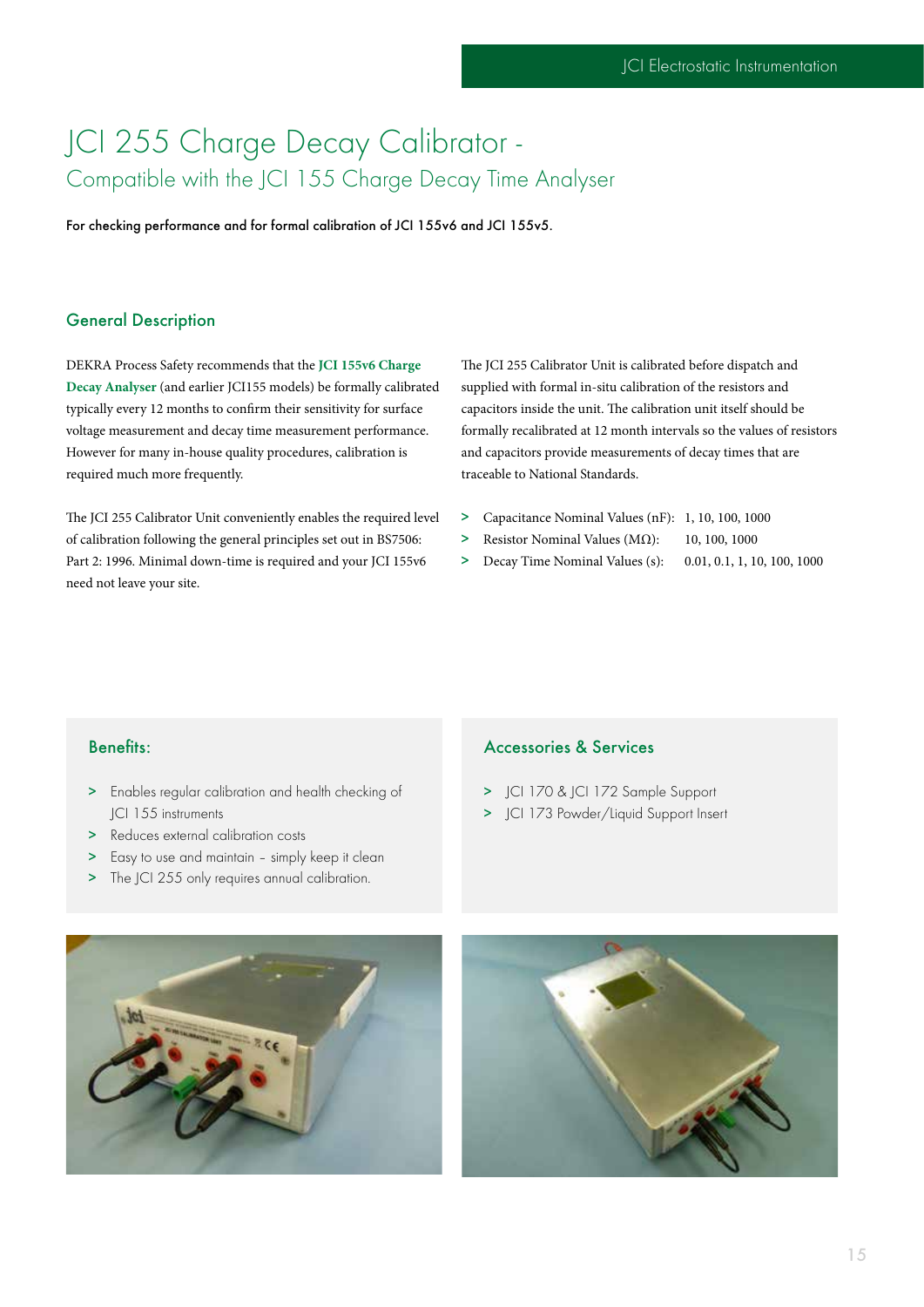## JCI 178 Charge Measuring Unit - Including the JCI 178X Extended Range Charge Measuring Unit

For general measurement of small quantities of charge and, with the JCI 179, measurement of charge transfer in static discharges.

#### General Description

The **JCI 178** is a compact instrument for the sensitive measurement of charge in the range 10pC to 200nC. A special low sensitivity version, the JCI 178X , can be custom manufactured giving the operator the capability to measure up to 20μC.

For measurement of charge transfer in electrostatic discharges the unit can be fitted with a JCI 179 Spark Discharge Probe. This ensures that observations can be interpreted with confidence and valid judgments made on the risk of ignition presented in relation to quantities of charge transferred.



| Specification              |                                                                 |
|----------------------------|-----------------------------------------------------------------|
| Sensitivity<br>range:      | > 20nC & 200nC FSD for JCI 178<br>> 2µC & 20µC FSD for JCI 178X |
| Power supply:              | > PP3 replaceable battery<br>> JCI 142 External Mains Adapter   |
| Accuracy and<br>linearity: | Within +5%FSD                                                   |

## Benefits:

- > Hand held with full scale to 200nC (standard version)
- > Highly portable with mounting feet option for permanent installation
- > Single coaxial connection to JCI 150 faraday pail
- > Battery or mains powered via JCI 142 External Mains Adapter
- > Resolution 10pC (standard version)
- > Extended range version available with a full scale of 20μC.



## Optional Extra Accessories & Services

- > JCI 142 External Mains Adapter
- > ICI 143 Analogue Output Cable
- > JCI 169 Permanent Mounting Feet
- > Basic & enhanced calibrations available
- > Digital USB Oscilloscope & Datalogger
- > JCI 150 Faraday Pail
- > JCI 179 Spark Discharge Probe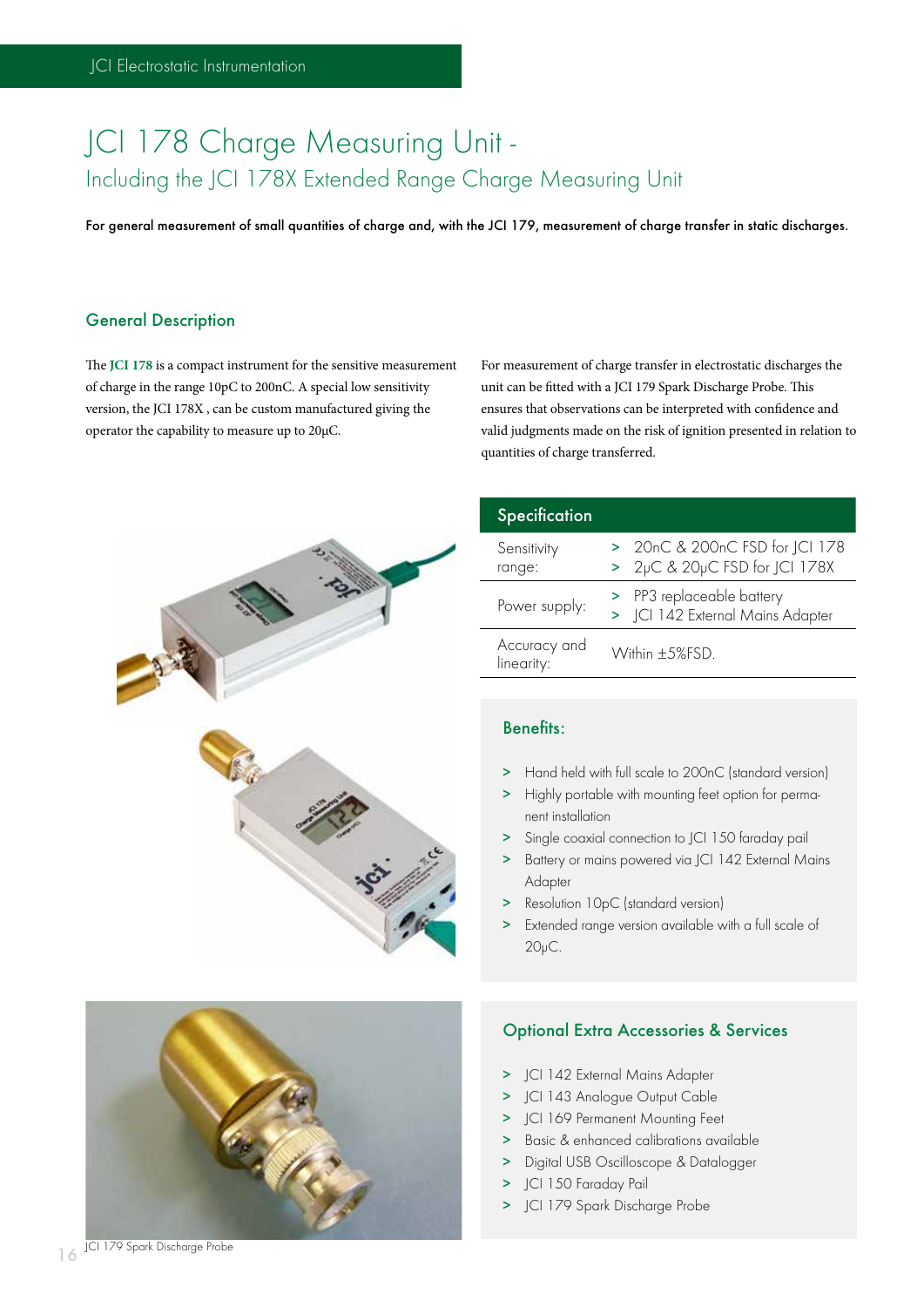## JCI 147 Faraday Pail - Compatible with JCI 140 Static Monitor

The JCI 147 Faraday Pail is an accessory for use with the JCI 140 Static Monitor.

### General Description

The **JCI 147 Faraday Pail** is an accessory for use with the JCI 140 Static Monitor.

Together they make a sensitive instrument for precise and reliable measurement of electrostatic charge placed in the pail, with a resolution down to 1pC. The maximum measurement at this resolution is 2nC, however a 20nC range is available in the same instrument at the flick of a switch.

The unit comprises a Faraday Pail mounted on high quality insulation in a well-defined location relative to the sensing aperture of the JCI 140 Static Monitor. Objects or materials placed in the pail raise the voltage of the pail according to its capacitance. This increase in voltage is measured by the JCI 140 and quantified as nC on the display.



| Specification            |                                                                                                                                         |
|--------------------------|-----------------------------------------------------------------------------------------------------------------------------------------|
| Sensitivity:             | > 2 and 20nC full scale with 1pC<br>resolution (2nC range)<br>> Sensitivity selected by rear panel<br>switch or external control signal |
| Accuracy &<br>linearity: | Within ±5% FSD on display and<br>analogue output                                                                                        |
| Dimensions:              | Overall 180 x 180mm baseplate,<br>335mm high Pail 50mm diameter,<br>75mm high, 50mm aperture in shield.                                 |
|                          |                                                                                                                                         |



Benefits:

- > Measures charge on materials inserted into pail
- > 1pC resolution (2 nC range)
- > JCI 140 instrument is removable for independent surface voltage measurements
- > Assess electrostatic charge properties of pharmaceuticals and other powders
- > Net charge measurement.

#### Services

> Basic & enhanced calibrations available

JCI 147 shown with the JCI 140 Monitor (sold separately)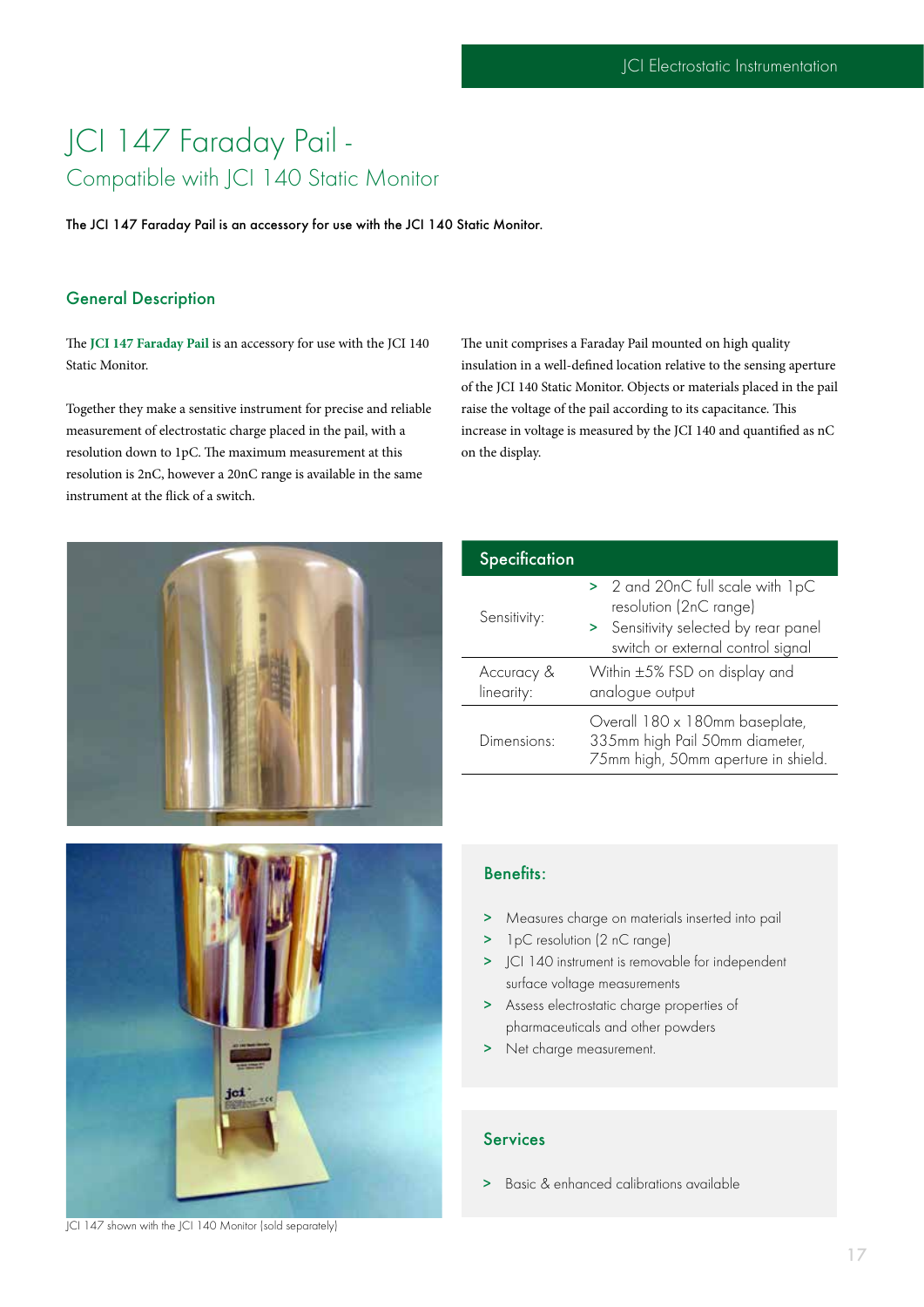# JCI 150 Faraday Pail -Compatible with JCI 178 Charge Measuring Unit

A compact unit for measurement of electrostatic charge on components and small quantities of materials when connected to the JCI 178.

#### General Description

The **JCI 150 Faraday Pail** is a low profile Faraday pail for reliable measurement of net electrostatic charge on powders, liquids and small items. Charge received into the pail is measured using a JCI 178 Charge Measuring Unit with 20 and 200nC ranges of sensitivity. Charge is measured with a resolution down to 10pC. (Alternative sensitivity ranges for the JCI 178 are available).

Readings are zeroed by a 'Zero' button on the JCI 178 or via a remote push button. The JCI 150 unit comprises a Faraday Pail supported on high quality insulation. Connection from the pail to a

| <b>Specification</b>         |                                                                                         |
|------------------------------|-----------------------------------------------------------------------------------------|
| Sensitivity with<br>JCI 178: | 20 & 200 nC full scale 10pC<br>resolution (20nC range)                                  |
| Zero stability:              | Noise within $\pm$ 10pC. Zero stable to<br>±100pC                                       |
| Accuracy and<br>linearity:   | Within ±5% FSD on JCI 178 display<br>and analogue output                                |
| Dimensions <sup>.</sup>      | 130mm dia base plate 95mm high<br>60mm dia pail, 38mm high. 60mm<br>aperture in shield. |



virtual earth charge measurement unit is made via cable connection to the BNC connector.

The charge appearing on the outside of the pail is equal to the net quantity of charge placed into the pail. It is not necessary that the charge introduced actually conducts to the pail, so measurements are equally applicable to insulating materials and conducting components placed into the pail. The shield over the pail ensures that measurements are little affected by nearby static charges on people or surfaces.

## Benefits:

- > Range of net charge measurement 0-200nC
- > Compact and easy to use
- > Single coaxial connection to JCI 178 charge measurement device
- > Suitable for powders, liquids & solids.
- > Required Instrument JCI 178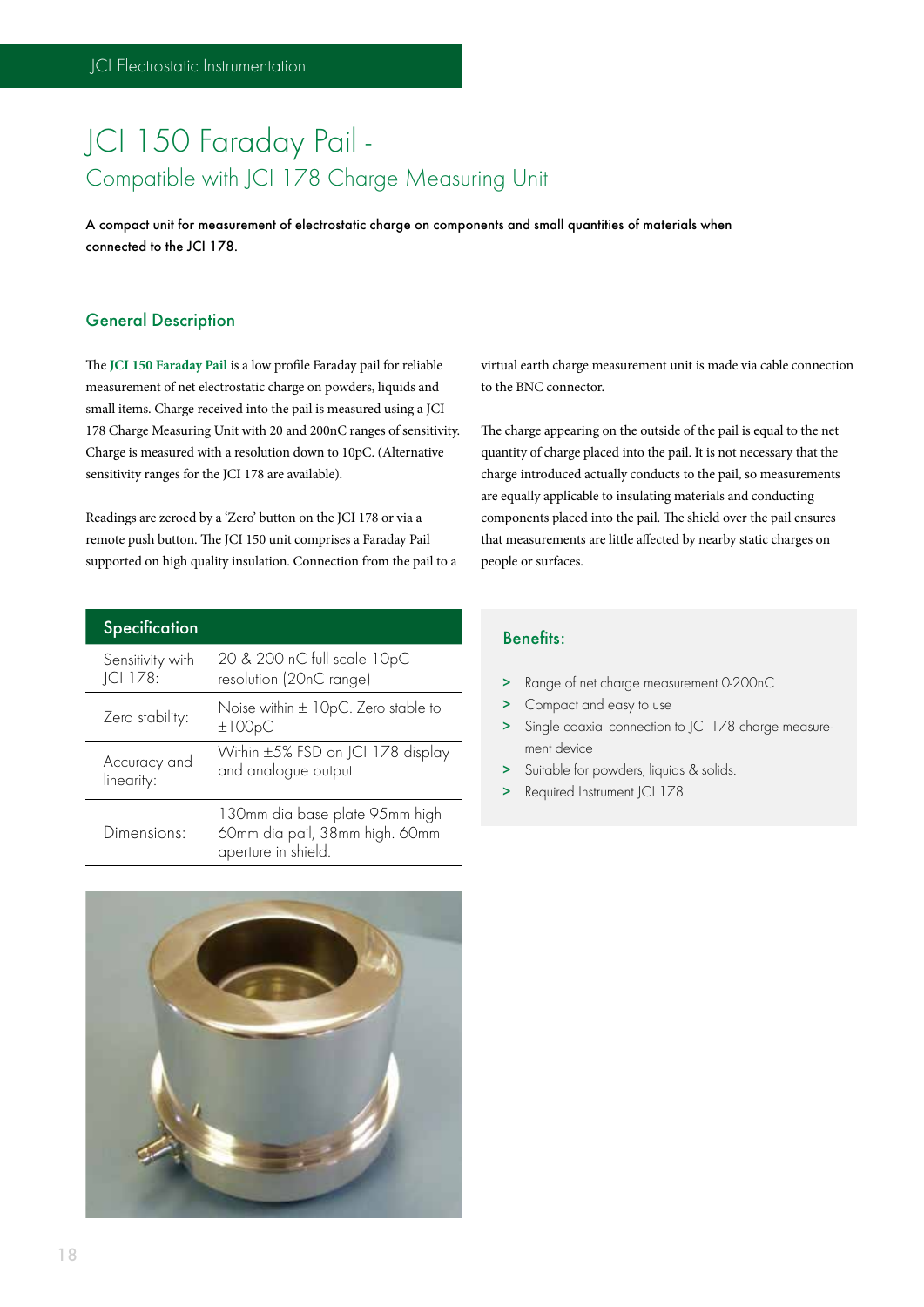## JCI 131 Adverse Conditions Fieldmeter - Including the JCI 131F fast response version

The JCI 131 is a 'field mill' type Electrostatic Fieldmeter for precise, high resolution, continuous measurement of electric fields in adverse environmental conditions.

#### General Description

The **JCI 131 Electrostatic Fieldmeter** is a robust instrument for the precise measurement of electric fields in adverse environmental conditions. It is particularly suitable for long term continuous monitoring of atmospheric electric fields - such as those associated with thunderstorms, volcanic activity or power-lines.

Electric field measurement sensitivities of 2, 20, 200 and 2000 kV/m are provided with high precision (<1.5%), low noise and a stable zero. When used as a potential probe, well away from nearby

| Specification             |                                                                                                              |
|---------------------------|--------------------------------------------------------------------------------------------------------------|
| Sensitivity<br>ranges:    | 2, 20, 200 and 2,000kV/m full scale<br>Sensitivity selected automatically or by<br>external control signals. |
| Accuracy &<br>Linearity:  | Within $\pm 1.5\%$ FSD of each operating<br>range                                                            |
| Response:                 | -3dB at about 3Hz for JCI 131,<br>Response flat to 70Hz for JCI 131F                                         |
| Environments <sup>.</sup> | 0-40°C, 0-100%RH including direct<br>precipitation                                                           |





structures, the sensitivity is about 10 kV/m for 1kV of local space potential, although critical applications should be underwritten by in-situ calibration.

The JCI 131 and JCI 131F (fast response version) of electrostatic fieldmeter may be used in conjunction with a JCI 234 Base Station which digitally displays the magnitude of the DC electric field at the sensing aperture and also displays the AC field component in the range 50-60Hz separately from the DC field component when used with the "F" version for accurate measurement of electric fields near power lines.

### Benefits:

- > Enables long term external measurement of electrostatic fields
- > Durable stainless steel case
- > High accuracy and designed to withstand direct precipitation
- > Can be used to determine ambient electric field
- > Can be used as a local potential probe
- > Fast response version can be used for field measurements near power lines.

## Accessories & Services

- > 100m Cable
- > JCI 137 Support Pole Assembly
- > JCI 152 Zero Check Chamber
- > Manufacturers standard calibration

#### Compatible Instruments

> JCI 234 base station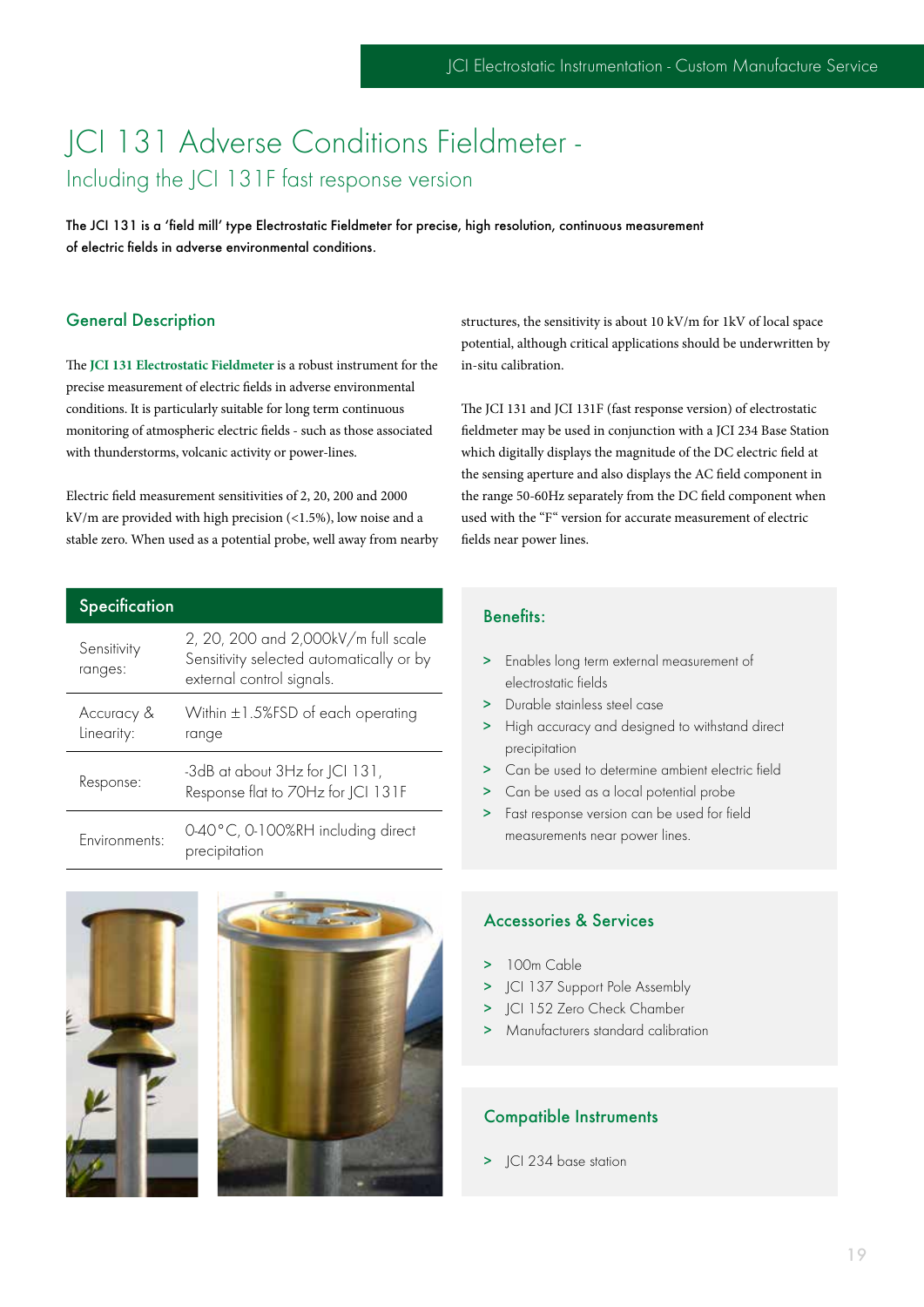# JCI 167 Data Acquisition Module

Permits logging of data from up to 8 x JCI 140 Static Monitors simultaneously.

#### General Description

The **JCI 167** has been developed to acquire, display and log data generated simultaneously by up to 8 JCI 140 Static Monitors using a desktop or laptop computer (not supplied as standard) running Windows 7 or Windows 8 operating systems. This equipment has been developed in order to support the Research and Development demands of manufacturing and new product development, processing companies and universities.

#### **Specification**

| Input:                      | 8 x Analogue (0-2 Volt = 0-20kV<br>channels compatible with JCI 140<br>analogue signal cables (JCI 143)                                                                                                                |
|-----------------------------|------------------------------------------------------------------------------------------------------------------------------------------------------------------------------------------------------------------------|
| Power supply:               | 12V power adapter supplied                                                                                                                                                                                             |
| Power ON/OFF: Via Keyswitch |                                                                                                                                                                                                                        |
| Communication:              | Via USB 2.0                                                                                                                                                                                                            |
| Ergonomics:                 | Neat compact unit, can be sited<br>on an office desk or workbench                                                                                                                                                      |
| Fuse protection:            | 200mA channel fuse protection<br>(internal 100mA resettable fusing)                                                                                                                                                    |
| Accuracy:                   | Within 2% of full scale reading                                                                                                                                                                                        |
| Size:                       | Channel identification leds indicat-<br>ing when each channel is ON                                                                                                                                                    |
| Cable(s):                   | Analogue, with line functions to/ $\,$<br>from JCI 167 data module for: sig-<br>nal output, range flag, Ground ref-<br>erence (hence no need to connect<br>each JCI 140 unit to a separate<br>earth) and power supply. |



The data acquisition and display software incorporates data processing functions appropriate to the user's application (tailor made solutions can be provided to meet individual customer's requirements). Hence both raw and suitably processed data can be viewed continuously and saved to the hard drive. Saved data can be readily imported into a spreadsheet for subsequent processing and analysis.

## Benefits:

- > Single monitoring hub for up to 8 x JCI 140 Static **Monitors**
- > Multiple logging of JCI 140s for electrostatics R&D applications
- > Continuous powering for up to 8 x JCI 140s
- > Fully compatible with the JCI 147 & JCI 148
- > USB connectivity
- > Proprietary graphical user interface and data logging package with range indication and signal averaging capability
- > Custom cable lengths available
- > Bespoke tailoring of software to meet specific application requirements available.

## System Components Comprise the Following:

- 8 x channel data acquisition module
- > Power supply for the data acquisition module
- > Up to 8 x JCI 140 static monitors can be supported
- > Up to 8 x JCI 140 power and signal cables
- > Computer | CI 167 software
- > PC or laptop (optional)
- > Optional mounting brackets for JCI 140 units specific to bespoke applications

## Compatible Instrument

> JCI 140 Static Monitor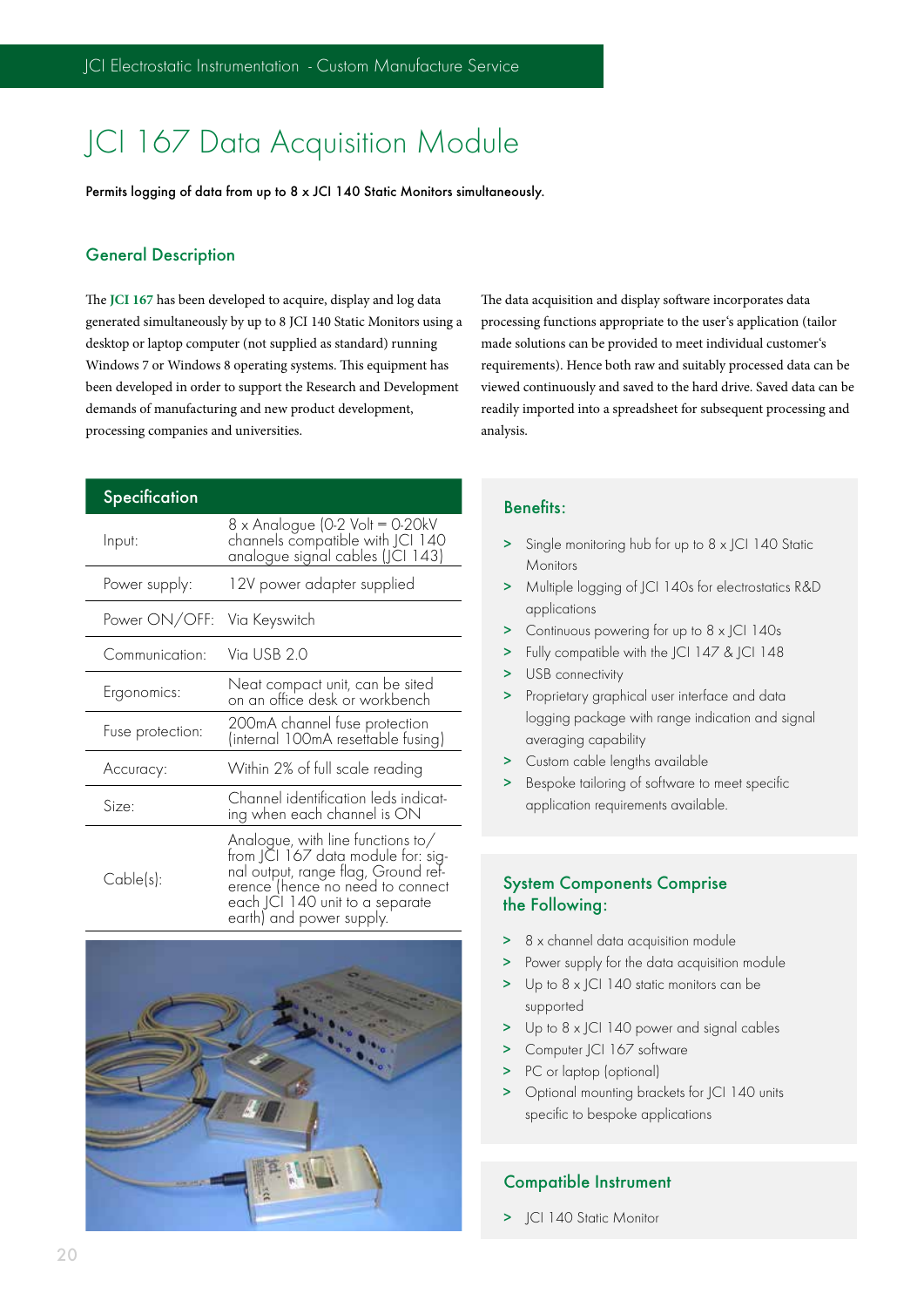# JCI 234 Base Station - Compatible with JCI 131 and JCI 131F Fieldmeters

To run and display electric field measurements from both the JCI 131 & JCI 131F electrostatic fieldmeters. The JCI 234 resolves mains frequency electric field and superimposed quasi-continuous (DC) electric field signals from the JCI 131F (DC only measurements from the JCI 131).

## General Description

The JCI 131 and JCI 131F fieldmeters may be operated in conjunction with a **JCI 234 Base Unit** which provides power and displays DC electric field measurements (both ambient atmospheric and local field). These base stations also provide an indication of operational health status (where fitted).

| Specification            |                                                                                                                                                                                                  |
|--------------------------|--------------------------------------------------------------------------------------------------------------------------------------------------------------------------------------------------|
| Power supply:            | Separate mains PSU (supplied),<br>and/or - 12V battery with at least<br>4A capability (for starting) into two<br>4mm sockets (battery, cable and<br>4mm plug connectors not supplied).           |
| ICI 131 connec-<br>tion: | 19w connector in end range to take<br>cable to JCI 131                                                                                                                                           |
| Signal outputs:          | 25w D type connector for direct<br>connection to some input and output<br>signals on 19w cable. This cable can<br>also support the alarm status signals.                                         |
|                          | 15w D type connector for connec-<br>tion to data recording and pro-<br>Connections are: cessing systems. Signals are span<br>adjusted and level shifted to suit<br>certain data logging systems. |



The JCI 234, in conjunction with the JCI 131F fast response fieldmeter, provides the ability to resolve and measure both quasicontinuous electric fields and superimposed 50/60 Hz alternating electric fields which are viewed on an additional display. The JCI 131 and JCI 234 can be operated from the separate mains input power supply or from a 12 V battery for uninterruptible power supply.

## Benefits:

- > Provides LCD display for DC electrostatic field from the JCI 131
- > Directly indicates ambient electric field following set-up
- > LCD indication of 50-60Hz AC field for the JCI 131F
- > Regulated power provided both JCI 131 and JCI 131F sensors
- > Remote zeroing facility for the JCI 131 and JCI 131F sensors
- > Geometric scaling facility for ambient electric field
- > Signal and range bit outputs for data logging.

#### Required Instruments

- > ICI 131 Fieldmeter
	- or
- > JCI 131F Fieldmeter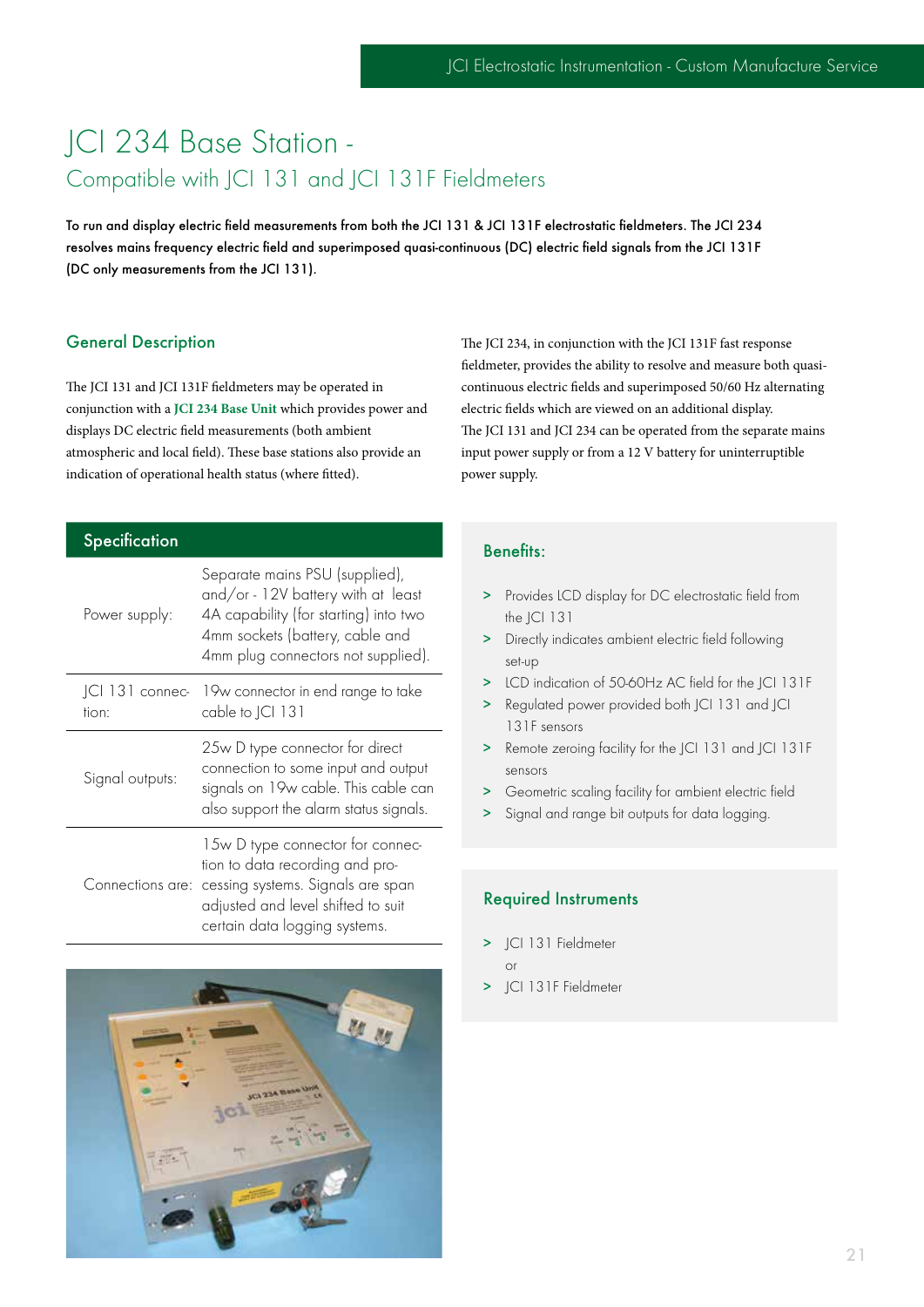# JCI Calibration Services

For JCI 114, 131, 140, 147, 148, 155, 178 & 255 Instrumentation

### General Description

At DEKRA JCI Electrostatic Instrumentation we **calibrate our instrumentation** with methods based on BS7506: Part 2: 1996 or using proprietary methods, providing a high level of accuracy with uncertainties stated.

DEKRA JCI Electrostatic Instrumentation recommends that all JCI measuring instrumentation be calibrated typically every 12 months. In fact it is a requirement of many in-house quality procedures that formal measurements be taken using instruments with a valid calibration certificate.

## Benefits:

- > Calibration is conducted in our Southampton manufacturing base with a strong focus on responsiveness to our customers needs
- > High level of accuracy
- > In-house calibration equipment with accuracy traceable to national standards.

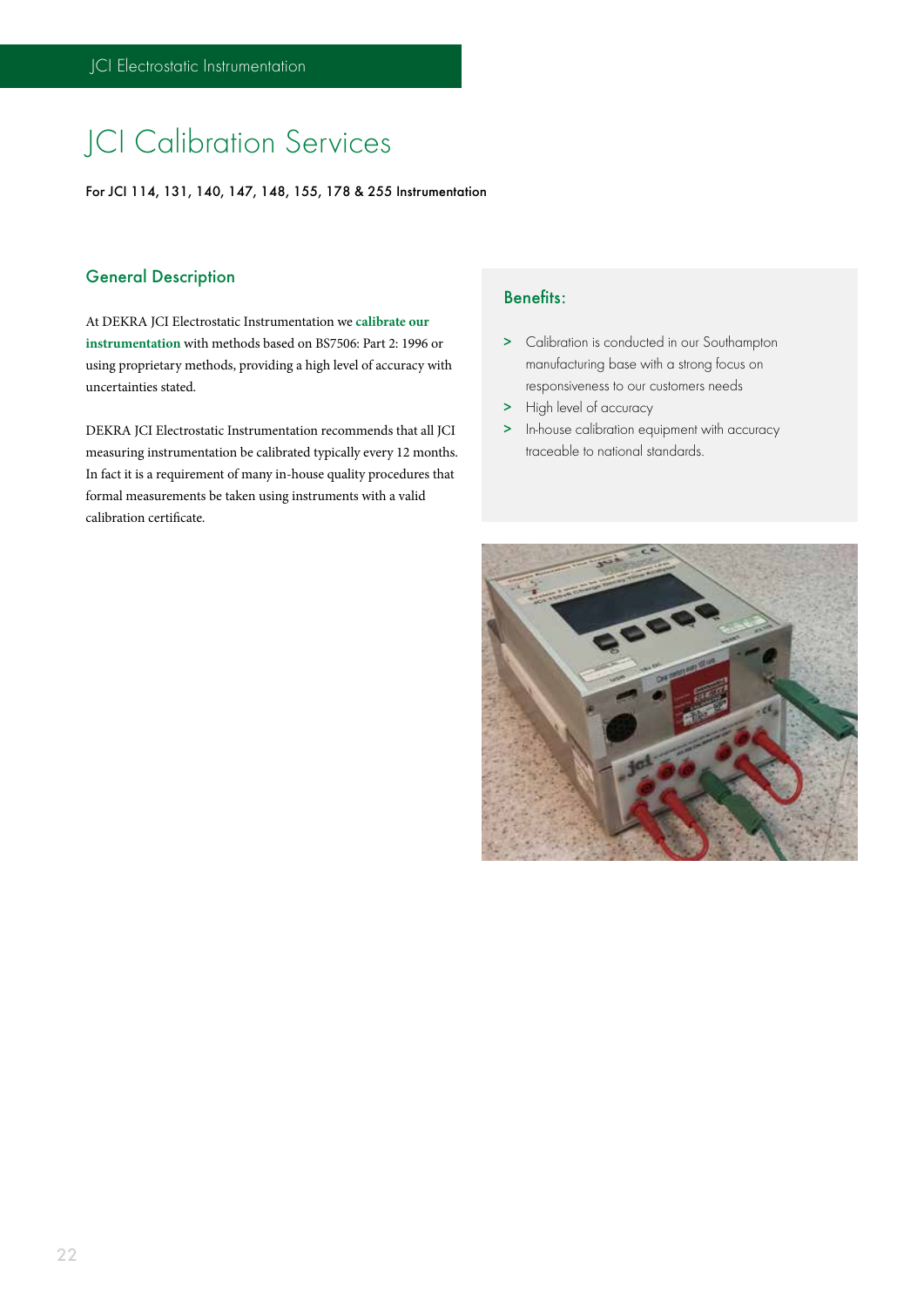#### DEKRA Process Safety

The breadth and depth of expertise in process safety makes us globally recognised specialists and trusted advisors. We help our clients to understand and evaluate their risks, and work together to develop pragmatic solutions. Our value-adding and practical approach integrates specialist process safety management, engineering and testing. We seek to educate and grow client competence to provide sustainable performance improvement. Partnering with our clients we combine technical expertise with a passion for life preservation, harm reduction and asset protection. As a part of the world's leading expert organisation DEKRA, we are the global partner for a safe world.

#### Process Safety Management (PSM) Programmes

- > Design and creation of relevant PSM Programmes
- > Support the implementation, monitoring, and sustainability of PSM Programmes
- > Audit existing PSM Programmes, comparing with best practices around the world
- > Correct and improve deficient Programmes

#### Process Safety Information/Data (Laboratory Testing)

- > Flammability/combustibility properties of dusts, gases, vapours, mists, and hybrid atmospheres
- > Chemical reaction hazards and chemical process optimisation (reaction and adiabatic calorimetry RC1, ARC, VSP, Dewar)
- > Thermal instability (DSC, DTA, and powder specific tests)
- > Energetic materials, explosives, propellants, pyrotechnics to DOT, UN, etc. protocols
- > Regulatory testing: REACH, UN, CLP, ADR, OSHA, DOT
- > Electrostatic testing for powders, liquids, process equipment, liners, shoes, FIBCs

#### Specialist Consulting (Technical/Engineering)

- > Reactive chemical, self-heating, vent sizing, and thermal instability hazards
- > ATEX / DSEAR & hazardous area classification
- > Mechanical equipment ignition risk assessment
- > Transport & classification of dangerous goods
- > COMAH & SEVESO compliance
- > PHA support & facilitation
- > LOPA & SIL
- > Occupied buildings risk assessment
- > Fire engineering
- > Cybersecurity

We have offices throughout North America, Europe, and Asia. For more information, visit **www.dekra-process-safety.co.uk** To contact us: **process-safety-uk@dekra.com**

#### Would you like to get more information?

Contact Us

©2019 DEKRA. All rights reserved. All trademarks are owned by DEKRA, reg. U.S. Pat. & Tm. Off.; reg. OHIM and other countries as listed on our website.